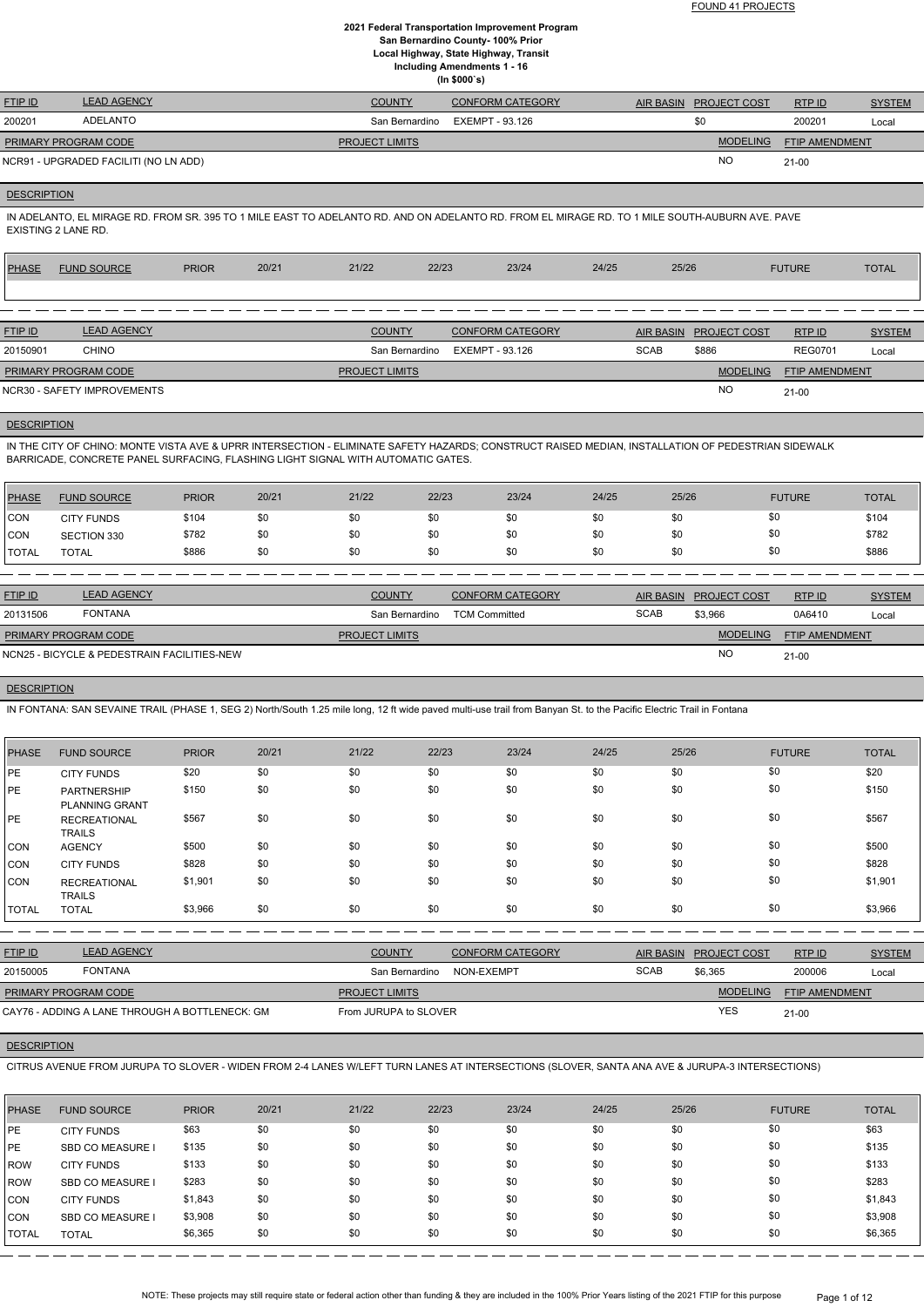**Local Highway, State Highway, Transit**

**Including Amendments 1 - 16**

|  | (ln \$000's) |
|--|--------------|
|--|--------------|

| <b>FTIP ID</b>              | <b>LEAD AGENCY</b>                 | <b>COUNTY</b>         | <b>CONFORM CATEGORY</b> | <b>AIR BASIN</b> | <b>PROJECT COST</b> | RTPID                 | <b>SYSTEM</b> |
|-----------------------------|------------------------------------|-----------------------|-------------------------|------------------|---------------------|-----------------------|---------------|
| 20170804                    | FONTANA                            | San Bernardino        | EXEMPT - 93.126         | <b>SCAB</b>      | \$1.198             | 4120193               | Local         |
| <b>PRIMARY PROGRAM CODE</b> |                                    | <b>PROJECT LIMITS</b> |                         |                  | <b>MODELING</b>     | <b>FTIP AMENDMENT</b> |               |
|                             | ITS08 - FIBER OPTIC COMMUNICATIONS |                       |                         |                  | <b>NO</b>           | $21 - 03$             |               |

# **DESCRIPTION**

CITY OF FONTANA TO INSTALL FIBER OPTIC CABLE TO BRING BACK VIDEO AND COMMUNICATIONS TO THE TRANSPORTATION MANAGEMENT CENTER. TOLL CREDIT TO MATCH EARREPU.

| <b>PHASE</b>  | <b>FUND SOURCE</b>                 | <b>PRIOR</b> | 20/21 | 21/22 | 22/23 | 23/24 | 24/25 | 25/26 | <b>FUTURE</b> | <b>TOTAL</b> |
|---------------|------------------------------------|--------------|-------|-------|-------|-------|-------|-------|---------------|--------------|
| <b>IPE</b>    | <b>CITY FUNDS</b>                  | \$120        | \$0   | \$0   | \$0   | \$0   | \$0   | \$0   | \$0           | \$120        |
| CON           | 2016 EARMARK<br><b>REPURPOSING</b> | \$1,078      | \$0   | \$0   | \$0   | \$0   | \$0   | \$0   | \$0           | \$1,078      |
| <b>ITOTAL</b> | <b>TOTAL</b>                       | \$1,198      | \$0   | \$0   | \$0   | \$0   | \$0   | \$0   | \$0           | \$1,198      |
|               |                                    |              |       |       |       |       |       |       |               |              |

| <b>FTIP ID</b>              | <b>LEAD AGENCY</b>                                    | <b>COUNTY</b>                    | <b>CONFORM CATEGORY</b> | <b>AIR BASIN</b> | <b>PROJECT COST</b> | RTP ID                | <b>SYSTEM</b> |
|-----------------------------|-------------------------------------------------------|----------------------------------|-------------------------|------------------|---------------------|-----------------------|---------------|
| 20190006                    | <b>FONTANA</b>                                        | San Bernardino                   | NON-EXEMPT              | <b>SCAB</b>      | \$2,858             | 2016A319              | Local         |
| <b>PRIMARY PROGRAM CODE</b> |                                                       | <b>PROJECT LIMITS</b>            |                         |                  | <b>MODELING</b>     | <b>FTIP AMENDMENT</b> |               |
| <b>RS</b>                   | CAX63 - HIGHWAY/ROAD IMP - LANE ADD'S (NO HOV LANES): | From Oleander Ave to Cypress Ave |                         |                  | <b>YES</b>          | $21 - 00$             |               |

**DESCRIPTION** 

Foothill Boulevard: Oleander Ave to Cypress Ave; Widen 4-6 lanes

| <b>PHASE</b> | <b>FUND SOURCE</b> | <b>PRIOR</b> | 20/21 | 21/22 | 22/23 | 23/24 | 24/25 | 25/26 | <b>FUTURE</b> | <b>TOTAL</b> |
|--------------|--------------------|--------------|-------|-------|-------|-------|-------|-------|---------------|--------------|
| PE           | <b>CITY FUNDS</b>  | \$150        | \$0   | \$0   | \$0   | \$0   | \$0   | \$0   | \$0           | \$150        |
| ROW          | <b>CITY FUNDS</b>  | \$655        | \$0   | \$0   | \$0   | \$0   | \$0   | \$0   | \$0           | \$655        |
| <b>ICON</b>  | <b>CITY FUNDS</b>  | \$2,053      | \$0   | \$0   | \$0   | \$0   | \$0   | \$0   | \$0           | \$2,053      |
| <b>TOTAL</b> | TOTAL              | \$2,858      | \$0   | \$0   | \$0   | \$0   | \$0   | \$0   | \$0           | \$2,858      |

| <b>FTIP ID</b>              | <b>LEAD AGENCY</b>                                    | <b>COUNTY</b>                | <b>CONFORM CATEGORY</b> | AIR BASIN   | <b>PROJECT COST</b> | RTPID                 | <b>SYSTEM</b> |
|-----------------------------|-------------------------------------------------------|------------------------------|-------------------------|-------------|---------------------|-----------------------|---------------|
| 20190007                    | <b>FONTANA</b>                                        | San Bernardino               | NON-EXEMPT              | <b>SCAB</b> | \$1,620             | 2016A319              | Local         |
| <b>PRIMARY PROGRAM CODE</b> |                                                       | <b>PROJECT LIMITS</b>        |                         |             | <b>MODELING</b>     | <b>FTIP AMENDMENT</b> |               |
| <b>RS</b>                   | CAX63 - HIGHWAY/ROAD IMP - LANE ADD'S (NO HOV LANES): | From Sierra Ave to Mango Ave |                         |             | YES                 | 21-03                 |               |
|                             |                                                       |                              |                         |             |                     |                       |               |

# **DESCRIPTION**

Foothill Boulevard: Sierra Ave to Mango Ave; Widen 4-6 lanes

| PHASE        | <b>FUND SOURCE</b> | <b>PRIOR</b> | 20/21 | 21/22 | 22/23 | 23/24 | 24/25 | 25/26 | <b>FUTURE</b> | <b>TOTAL</b> |
|--------------|--------------------|--------------|-------|-------|-------|-------|-------|-------|---------------|--------------|
| <b>IPE</b>   | <b>CITY FUNDS</b>  | \$120        | \$0   | \$0   | \$0   | \$0   | \$0   | \$0   | \$0           | \$120        |
| <b>CON</b>   | <b>CITY FUNDS</b>  | \$1,500      | \$0   | \$0   | \$0   | \$0   | \$0   | \$0   | \$0           | \$1,500      |
| <b>TOTAL</b> | <b>TOTAL</b>       | \$1,620      | \$0   | \$0   | \$0   | \$0   | \$0   | \$0   | \$0           | \$1,620      |

| <b>FTIP ID</b>              | <b>LEAD AGENCY</b>                                     | <b>COUNTY</b>                | <b>CONFORM CATEGORY</b> | <b>AIR BASIN</b> | <b>PROJECT COST</b> | RTP ID                | <b>SYSTEM</b> |
|-----------------------------|--------------------------------------------------------|------------------------------|-------------------------|------------------|---------------------|-----------------------|---------------|
| SBD55030                    | <b>HESPERIA</b>                                        | San Bernardino               | NON-EXEMPT              | <b>MDAB</b>      | \$27,622            | SBD55030              | Local         |
| <b>PRIMARY PROGRAM CODE</b> |                                                        | <b>PROJECT LIMITS</b>        |                         |                  | <b>MODELING</b>     | <b>FTIP AMENDMENT</b> |               |
| RS.                         | CAX63 - HIGHWAY/ROAD IMP - LANE ADD'S ( NO HOV LANES): | From TOPAZ AVE to 7TH STREET |                         |                  | <b>YES</b>          | 21-00                 |               |

**DESCRIPTION** 

# RANCHERO RD. FROM TOPAZ AVE TO 7TH ST. - WIDEN FROM 2 TO 5 LANES (6 MILES)(includes bridge over California Aqueduct)

| <b>PHASE</b> | <b>FUND SOURCE</b>              | <b>PRIOR</b> | 20/21 | 21/22 | 22/23 | 23/24 | 24/25 | 25/26 | <b>FUTURE</b> | <b>TOTAL</b> |
|--------------|---------------------------------|--------------|-------|-------|-------|-------|-------|-------|---------------|--------------|
| <b>IPE</b>   | <b>DEVELOPER FEES</b>           | \$2,064      | \$0   | \$0   | \$0   | \$0   | \$0   | \$0   | \$0           | \$2,064      |
| <b>IROW</b>  | <b>DEVELOPER FEES</b>           | \$1,606      | \$0   | \$0   | \$0   | \$0   | \$0   | \$0   | \$0           | \$1,606      |
| <b>IROW</b>  | <b>SBD CO MEASURE I</b>         | \$1,120      | \$0   | \$0   | \$0   | \$0   | \$0   | \$0   | \$0           | \$1,120      |
| <b>CON</b>   | <b>AGENCY</b>                   | \$6,339      | \$0   | \$0   | \$0   | \$0   | \$0   | \$0   | \$0           | \$6,339      |
| <b>CON</b>   | <b>DEVELOPER FEES</b>           | \$9,548      | \$0   | \$0   | \$0   | \$0   | \$0   | \$0   | \$0           | \$9,548      |
| <b>CON</b>   | SB1 LOCAL<br><b>PARTNERSHIP</b> | \$3,900      | \$0   | \$0   | \$0   | \$0   | \$0   | \$0   | \$0           | \$3,900      |
| <b>CON</b>   | <b>SBD CO MEASURE I</b>         | \$3,045      | \$0   | \$0   | \$0   | \$0   | \$0   | \$0   | \$0           | \$3,045      |
| <b>TOTAL</b> | <b>TOTAL</b>                    | \$27,622     | \$0   | \$0   | \$0   | \$0   | \$0   | \$0   | \$0           | \$27,622     |

NOTE: These projects may still require state or federal action other than funding & they are included in the 100% Prior Years listing of the 2021 FTIP for this purpose Page 2 of 12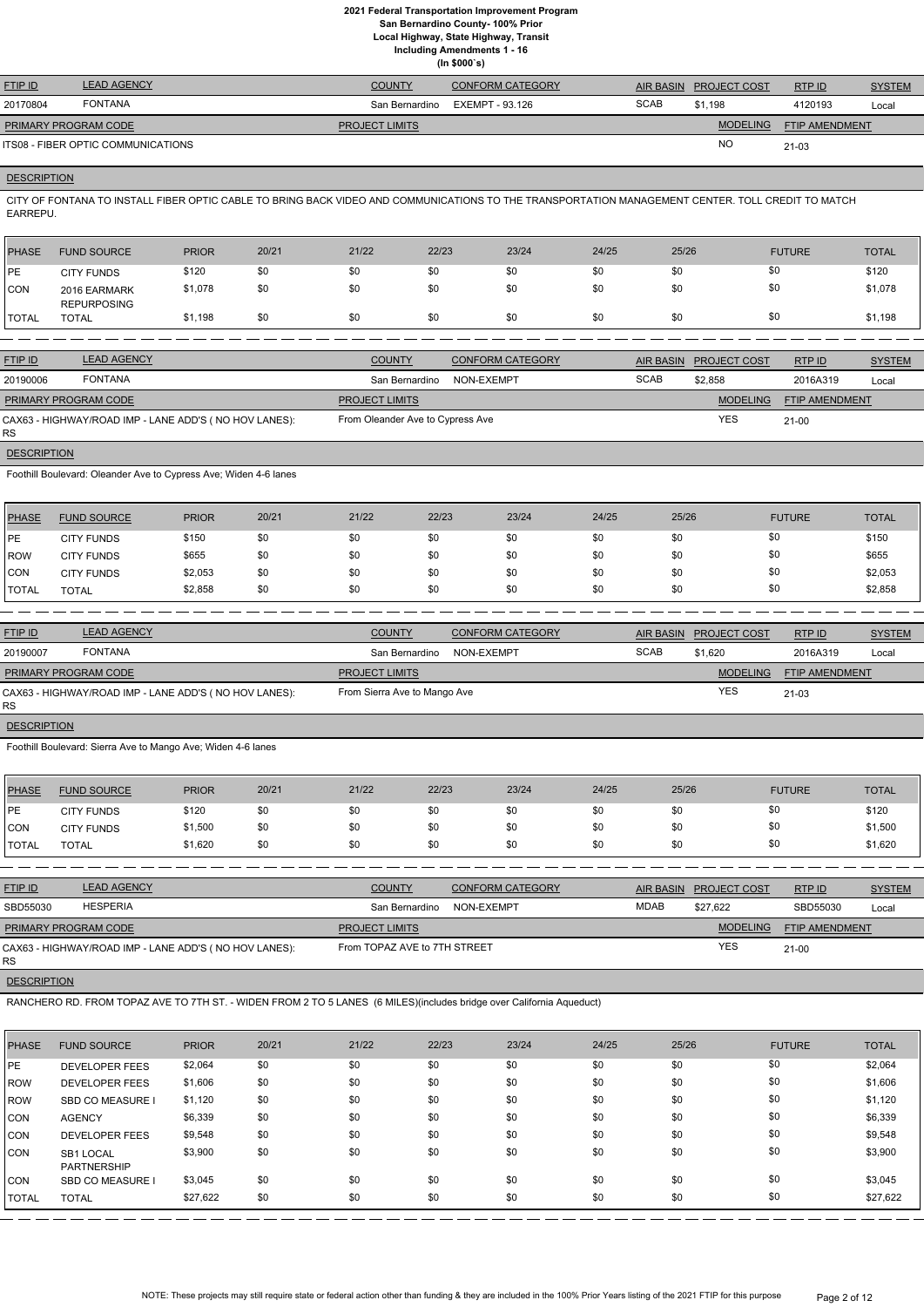**Local Highway, State Highway, Transit**

**Including Amendments 1 - 16**

**(In \$000`s)**

| <b>FTIP ID</b>              | <b>LEAD AGENCY</b>                  | <b>COUNTY</b>         | <b>CONFORM CATEGORY</b> |             | AIR BASIN PROJECT COST | RTPID          | <b>SYSTEM</b> |
|-----------------------------|-------------------------------------|-----------------------|-------------------------|-------------|------------------------|----------------|---------------|
| 20130306                    | HIGHLAND                            | San Bernardino        | EXEMPT - 93.126         | <b>SCAB</b> | \$42                   | <b>REG0704</b> | Local         |
| <b>PRIMARY PROGRAM CODE</b> |                                     | <b>PROJECT LIMITS</b> |                         |             | <b>MODELING</b>        | FTIP AMENDMENT |               |
|                             | NCN50 - RECREATIONAL TRAIL PROJECTS |                       |                         |             | <b>NC</b>              | $21 - 00$      |               |

## **DESCRIPTION**

CITY CREEK LEVEE TRAILS - CONSTRUCT NON-MOTORIZED TRAILS ALONG THE EASTERLY AND WESTERLY CITY CREEK FLOOD CONTROL LEVEES BETWEEN HIGHLAND AVE AND BASE LINE

| PHASE        | <b>FUND SOURCE</b>                   | <b>PRIOR</b> | 20/21 | 21/22 | 22/23 | 23/24 | 24/25 | 25/26 | <b>FUTURE</b> | <b>TOTAL</b> |
|--------------|--------------------------------------|--------------|-------|-------|-------|-------|-------|-------|---------------|--------------|
| <b>IPE</b>   | <b>RECREATIONAL</b><br><b>TRAILS</b> | \$11         | \$0   | \$0   | \$0   | \$0   | \$0   | \$0   | \$0           | \$11         |
| CON          | <b>CITY FUNDS</b>                    | \$5          | \$0   | \$0   | \$0   | \$0   | \$0   | \$0   | \$0           | \$5          |
| CON          | <b>RECREATIONAL</b><br><b>TRAILS</b> | \$26         | \$0   | \$0   | \$0   | \$0   | \$0   | \$0   | \$0           | \$26         |
| <b>TOTAL</b> | <b>TOTAL</b>                         | \$42         | \$0   | \$0   | \$0   | \$0   | \$0   | \$0   | \$0           | \$42         |

| <b>FTIP ID</b>              | <b>LEAD AGENCY</b>                    | <b>COUNTY</b>         | <b>CONFORM CATEGORY</b> |             | AIR BASIN PROJECT COST | RTP ID                | <b>SYSTEM</b> |
|-----------------------------|---------------------------------------|-----------------------|-------------------------|-------------|------------------------|-----------------------|---------------|
| 20112007                    | <b>NEEDLES</b>                        | San Bernardino        | EXEMPT - 93.126         | <b>MDAB</b> | \$5,521                | 4A0801                | Local         |
| <b>PRIMARY PROGRAM CODE</b> |                                       | <b>PROJECT LIMITS</b> |                         |             | <b>MODELING</b>        | <b>FTIP AMENDMENT</b> |               |
|                             | NCR91 - UPGRADED FACILITI (NO LN ADD) |                       |                         |             | <b>NC</b>              | $21 - 00$             |               |

#### **DESCRIPTION**

I-40 NEEDLES CONNECTOR: RDWAY/SIDEWALK IMPRVMTS ALONG 6,300FT: J ST FROM I-40 OFF/RMPS TO W BROADWAY; W BROADWAY FROM J ST TO NEEDLES HWY; NEEDLES HWY FROM W BROADWAY TO N K ST; N K ST TO S/ABUTMENT OF CO RIVR BRDGE INTRSCT IMPRVMTS AT J ST/W BROADWAY, W BROADWAY/NEEDLES HWY, NEEDLES HWY/N K ST W/ INCL TRAFFIC SIGS, TURN LNS, STRIPING/SIGNAGE/SIDEWALK(Toll Credits; STPL14/15 \$277, CBIP14/15 \$190)

| <b>PHASE</b> | <b>FUND SOURCE</b>                          | <b>PRIOR</b> | 20/21 | 21/22 | 22/23 | 23/24 | 24/25 | 25/26 | <b>FUTURE</b> | <b>TOTAL</b> |
|--------------|---------------------------------------------|--------------|-------|-------|-------|-------|-------|-------|---------------|--------------|
| PE           | <b>CITY FUNDS</b>                           | \$350        | \$0   | \$0   | \$0   | \$0   | \$0   | \$0   | \$0           | \$350        |
| <b>PE</b>    | <b>Coordinated Border</b><br>Infrastructure | \$1,505      | \$0   | \$0   | \$0   | \$0   | \$0   | \$0   | \$0           | \$1,505      |
| <b>ROW</b>   | <b>CITY FUNDS</b>                           | \$60         | \$0   | \$0   | \$0   | \$0   | \$0   | \$0   | \$0           | \$60         |
| <b>ROW</b>   | <b>Coordinated Border</b><br>Infrastructure | \$461        | \$0   | \$0   | \$0   | \$0   | \$0   | \$0   | \$0           | \$461        |
| <b>CON</b>   | <b>CITY FUNDS</b>                           | \$218        | \$0   | \$0   | \$0   | \$0   | \$0   | \$0   | \$0           | \$218        |
| <b>CON</b>   | <b>Coordinated Border</b><br>Infrastructure | \$947        | \$0   | \$0   | \$0   | \$0   | \$0   | \$0   | \$0           | \$947        |
| <b>CON</b>   | <b>STP LOCAL</b>                            | \$1,980      | \$0   | \$0   | \$0   | \$0   | \$0   | \$0   | \$0           | \$1,980      |
| <b>TOTAL</b> | <b>TOTAL</b>                                | \$5,521      | \$0   | \$0   | \$0   | \$0   | \$0   | \$0   | \$0           | \$5,521      |

| <b>FTIP ID</b>              | <b>LEAD AGENCY</b>                              | <b>COUNTY</b>         | <b>CONFORM CATEGORY</b> |             | AIR BASIN PROJECT COST | RTP ID                | <b>SYSTEM</b> |
|-----------------------------|-------------------------------------------------|-----------------------|-------------------------|-------------|------------------------|-----------------------|---------------|
| 200405                      | <b>ONTARIO</b>                                  | San Bernardino        | EXEMPT - 93.126         | <b>SCAB</b> | \$81.986               | 200405                | Local         |
| <b>PRIMARY PROGRAM CODE</b> |                                                 | <b>PROJECT LIMITS</b> |                         |             | <b>MODELING</b>        | <b>FTIP AMENDMENT</b> |               |
| CAPACITY                    | NCN31 - GRADE SEPARATION; RAIL/HWY CROSSING-NON | From $n/a$ to $n/a$   |                         |             | <b>NO</b>              | $21 - 00$             |               |
| <b>DESCRIPTION</b>          |                                                 |                       |                         |             |                        |                       |               |

S. MILLIKEN AVE. GRADE SEPARATION - ON MILLIKEN FROM UPR TO NORTH OF MISSION BLVD. RR GRADE SEP-CONSTRUCT O/C/U/C AT RR-REALIGNMENT OF STS TO MEET O/CROSSING & INTERSTN IMPROVMTS

| <b>PHASE</b>    | <b>FUND SOURCE</b>                              | <b>PRIOR</b> | 20/21 | 21/22          | 22/23                            | 23/24                   | 24/25 | 25/26                   | <b>FUTURE</b>                     | <b>TOTAL</b>  |
|-----------------|-------------------------------------------------|--------------|-------|----------------|----------------------------------|-------------------------|-------|-------------------------|-----------------------------------|---------------|
| IPE.            | <b>DEVELOPER FEES</b>                           | \$1,199      | \$0   | \$0            | \$0                              | \$0                     | \$0   | \$0                     | \$0                               | \$1,199       |
| <b>PE</b>       | <b>SBD CO MEASURE I</b>                         | \$4,296      | \$0   | \$0            | \$0                              | \$0                     | \$0   | \$0                     | \$0                               | \$4,296       |
| <b>ROW</b>      | <b>DEVELOPER FEES</b>                           | \$1,044      | \$0   | \$0            | \$0                              | \$0                     | \$0   | \$0                     | \$0                               | \$1,044       |
| <b>ROW</b>      | SBD CO MEASURE I                                | \$4,177      | \$0   | \$0            | \$0                              | \$0                     | \$0   | \$0                     | \$0                               | \$4,177       |
| <b>CON</b>      | <b>DEVELOPER FEES</b>                           | \$16,855     | \$0   | \$0            | \$0                              | \$0                     | \$0   | \$0                     | \$0                               | \$16,855      |
| CON             | <b>PRIVATE FUNDS</b>                            | \$2,482      | \$0   | \$0            | \$0                              | \$0                     | \$0   | \$0                     | \$0                               | \$2,482       |
| CON             | <b>SBD CO MEASURE I</b>                         | \$16,510     | \$0   | \$0            | \$0                              | \$0                     | \$0   | \$0                     | \$0                               | \$16,510      |
| <b>CON</b>      | <b>STATE LOCAL</b><br><b>PARTNER</b>            | \$7,210      | \$0   | \$0            | \$0                              | \$0                     | \$0   | \$0                     | \$0                               | \$7,210       |
| <b>CON</b>      | <b>TRADE CORRIDOR</b><br><b>PROGRAM</b>         | \$28,213     | \$0   | \$0            | \$0                              | \$0                     | \$0   | \$0                     | \$0                               | \$28,213      |
| <b>TOTAL</b>    | <b>TOTAL</b>                                    | \$81,986     | \$0   | \$0            | \$0                              | \$0                     | \$0   | \$0                     | \$0                               | \$81,986      |
|                 |                                                 |              |       |                |                                  |                         |       |                         |                                   |               |
| FTIP ID         | <b>LEAD AGENCY</b>                              |              |       | <b>COUNTY</b>  |                                  | <b>CONFORM CATEGORY</b> |       | <b>AIR BASIN</b>        | PROJECT COST<br>RTP ID            | <b>SYSTEM</b> |
| 200805          | <b>ONTARIO</b>                                  |              |       |                | San Bernardino                   | <b>EXEMPT - 93.126</b>  |       | <b>SCAB</b><br>\$55,195 | 4GL04                             | Local         |
|                 | PRIMARY PROGRAM CODE                            |              |       | PROJECT LIMITS |                                  |                         |       |                         | <b>MODELING</b><br>FTIP AMENDMENT |               |
| <b>CAPACITY</b> | NCN31 - GRADE SEPARATION; RAIL/HWY CROSSING-NON |              |       |                | From HOLT BLVD, to AIRPORT DRIVE |                         |       |                         | <b>NO</b><br>$21-00$              |               |

NOTE: These projects may still require state or federal action other than funding & they are included in the 100% Prior Years listing of the 2021 FTIP for this purpose Page 3 of 12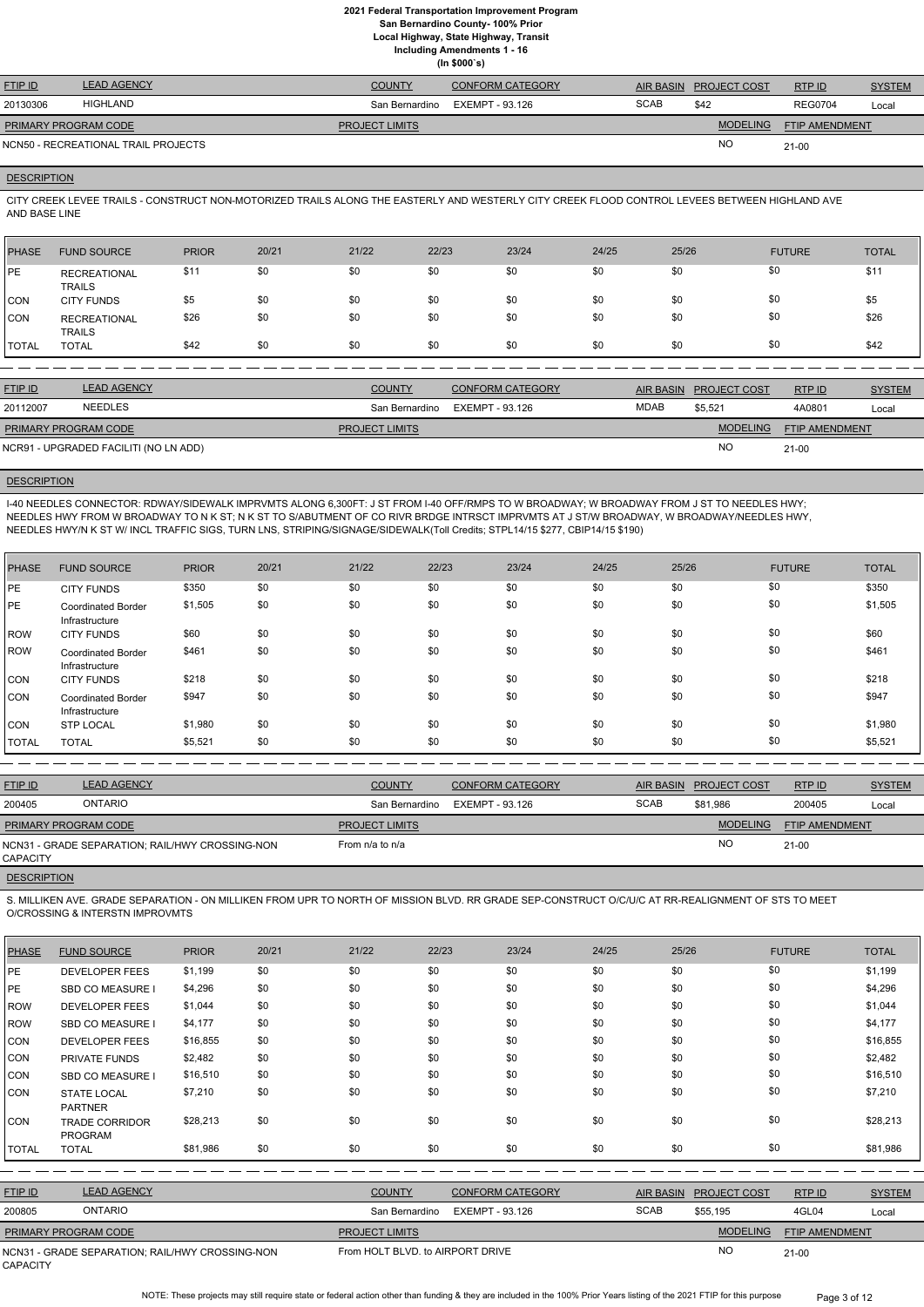#### **DESCRIPTION**

NORTH VINEYARD AVE. GRADE SEPARATION - BETWEEN HOLT BLVD AND AIRPORT DR. BUILDING RR BRIDGE FLYOVER-NO LANES ADDED TO ARTERIALS. THE GRADE SEP. IS AT THE UP RR ALHAMBRA LINE

| <b>PHASE</b> | <b>FUND SOURCE</b>                   | <b>PRIOR</b> | 20/21 | 21/22 | 22/23 | 23/24 | 24/25 | 25/26 | <b>FUTURE</b> | <b>TOTAL</b> |
|--------------|--------------------------------------|--------------|-------|-------|-------|-------|-------|-------|---------------|--------------|
| <b>IPE</b>   | <b>DEVELOPER FEES</b>                | \$859        | \$0   | \$0   | \$0   | \$0   | \$0   | \$0   | \$0           | \$859        |
| <b>IPE</b>   | <b>SBD CO MEASURE I</b>              | \$2,936      | \$0   | \$0   | \$0   | \$0   | \$0   | \$0   | \$0           | \$2,936      |
| <b>IROW</b>  | <b>DEVELOPER FEES</b>                | \$120        | \$0   | \$0   | \$0   | \$0   | \$0   | \$0   | \$0           | \$120        |
| ROW          | <b>SBD CO MEASURE I</b>              | \$480        | \$0   | \$0   | \$0   | \$0   | \$0   | \$0   | \$0           | \$480        |
| CON          | <b>DEVELOPER FEES</b>                | \$9,745      | \$0   | \$0   | \$0   | \$0   | \$0   | \$0   | \$0           | \$9,745      |
| CON          | <b>PRIVATE FUNDS</b>                 | \$2,074      | \$0   | \$0   | \$0   | \$0   | \$0   | \$0   | \$0           | \$2,074      |
| ICON         | <b>SBD CO MEASURE I</b>              | \$19,491     | \$0   | \$0   | \$0   | \$0   | \$0   | \$0   | \$0           | \$19,491     |
| ICON         | <b>STATE LOCAL</b><br><b>PARTNER</b> | \$19,490     | \$0   | \$0   | \$0   | \$0   | \$0   | \$0   | \$0           | \$19,490     |
| <b>TOTAL</b> | <b>TOTAL</b>                         | \$55,195     | \$0   | \$0   | \$0   | \$0   | \$0   | \$0   | \$0           | \$55,195     |

| <b>FTIP ID</b>              | <b>LEAD AGENCY</b>                             | <b>COUNTY</b>         | <b>CONFORM CATEGORY</b>        |             | AIR BASIN PROJECT COST | RTPID                 | <b>SYSTEM</b> |
|-----------------------------|------------------------------------------------|-----------------------|--------------------------------|-------------|------------------------|-----------------------|---------------|
| 200603                      | <b>RIALTO</b>                                  |                       | San Bernardino EXEMPT - 93.126 | <b>SCAB</b> | \$435                  | 200603                | Local         |
| <b>PRIMARY PROGRAM CODE</b> |                                                | <b>PROJECT LIMITS</b> |                                |             | <b>MODELING</b>        | <b>FTIP AMENDMENT</b> |               |
|                             | NCR36 - BRIDGE RESTORATION & REPLC (NO LN ADD) |                       |                                |             | <b>NO</b>              | $21 - 00$             |               |

## **DESCRIPTION**

RIVERSIDE AVE. OVER UPRR MAINTRACKS & COLTON YARD, 0.1 MI S OF I-10 REMOVE AND REPLACE EXISTING 5 LANE BRIDGE WITH 7 LANE BRIDGE SCOPING FOR PROJECT. HIGH COST PROJECT AGREEMENT REQUIRED PRIOR TO PE AUTHORIZATION.(#54C0062)(Non-capacity project: Through lanes will remain 5. 2 turn lanes are being extended.)

SEGMENT 1A: NEEDLES HIGHWAY FROM 600 FT NORTH OF BALBOA PLACE, TO 500 FT SOUTH OF PARK ROAD; REALIGN AND REPROFILING ROADWAY. (Remains 1 lane each direction)(Segment of project SBD031426)

| PHASE        | <b>FUND SOURCE</b>                | <b>PRIOR</b> | 20/21 | 21/22 | 22/23 | 23/24 | 24/25 | 25/26 | <b>FUTURE</b> | <b>TOTAL</b> |
|--------------|-----------------------------------|--------------|-------|-------|-------|-------|-------|-------|---------------|--------------|
| <b>IPE</b>   | <b>BRIDGE - LOCAL</b>             | \$66         | \$0   | \$0   | \$0   | \$0   | \$0   | \$0   | \$0           | \$66         |
| <b>IPE</b>   | <b>CITY FUNDS</b>                 | \$9          | \$0   | \$0   | \$0   | \$0   | \$0   | \$0   | \$0           | \$9          |
| <b>PE</b>    | FFY 2010<br><b>APPROPRIATIONS</b> | \$360        | \$0   | \$0   | \$0   | \$0   | \$0   | \$0   | \$0           | \$360        |
| <b>TOTAL</b> | <b>TOTAL</b>                      | \$435        | \$0   | \$0   | \$0   | \$0   | \$0   | \$0   | \$0           | \$435        |

| <b>FTIP ID</b>       | <b>LEAD AGENCY</b>                             | <b>COUNTY</b>                             | <b>CONFORM CATEGORY</b> |             | AIR BASIN PROJECT COST | RTP ID                | <b>SYSTEM</b> |
|----------------------|------------------------------------------------|-------------------------------------------|-------------------------|-------------|------------------------|-----------------------|---------------|
| 20190103             | <b>RIALTO</b>                                  | San Bernardino                            | NON-EXEMPT              | <b>SCAB</b> | \$4.582                | 4120181               | Local         |
| PRIMARY PROGRAM CODE |                                                | <b>PROJECT LIMITS</b>                     |                         |             | <b>MODELING</b>        | <b>FTIP AMENDMENT</b> |               |
|                      | CAX76 - ADDING A LANE THROUGH A BOTTLENECK: RS | From Baseline Road to Renaissance Parkway |                         |             | <b>YES</b>             | $21-00$               |               |

#### **DESCRIPTION**

In Rialto: Widen Alder Ave 2-4 Ins from Baseline Rd to Renaissance Pkwy; Improvements along Randall Ave (non-capacity) from Riverside Ave to Cactus Ave; Project includes various improvements such as, added turn lanes, bike lanes, eliminate bottlenecks, new landscaped medians, and improved traffic signal operations. (RTP IDs 4120181 & 4120231 respectfully)

| PHASE        | <b>FUND SOURCE</b>              | <b>PRIOR</b> | 20/21 | 21/22 | 22/23 | 23/24 | 24/25 | 25/26 | <b>FUTURE</b> | <b>TOTAL</b> |
|--------------|---------------------------------|--------------|-------|-------|-------|-------|-------|-------|---------------|--------------|
| <b>CON</b>   | <b>CITY FUNDS</b>               | \$2,291      | \$0   | \$0   | \$0   | \$0   | \$0   | \$0   | \$0           | \$2,291      |
| <b>CON</b>   | SB1 LOCAL<br><b>PARTNERSHIP</b> | \$2,291      | \$0   | \$0   | \$0   | \$0   | \$0   | \$0   | \$0           | \$2,291      |
| <b>TOTAL</b> | <b>TOTAL</b>                    | \$4,582      | \$0   | \$0   | \$0   | \$0   | \$0   | \$0   | \$0           | \$4,582      |

| <b>FTIP ID</b>              | <b>LEAD AGENCY</b>    | <b>COUNTY</b>         | <b>CONFORM CATEGORY</b> |      | AIR BASIN PROJECT COST | RTPID                 | <b>SYSTEM</b> |
|-----------------------------|-----------------------|-----------------------|-------------------------|------|------------------------|-----------------------|---------------|
| 20150701                    | SAN BERNARDINO COUNTY | San Bernardino        | EXEMPT - 93.127         | MDAB | \$4,651                | SBD031426             | Local         |
| <b>PRIMARY PROGRAM CODE</b> |                       | <b>PROJECT LIMITS</b> |                         |      | <b>MODELING</b>        | <b>FTIP AMENDMENT</b> |               |

NO

#### **DESCRIPTION**

# 21-00

| PHASE          | <b>FUND SOURCE</b>                          | <b>PRIOR</b> | 20/21                                                         | 21/22                 | 22/23                | 23/24                   | 24/25 | 25/26            |                     | <b>FUTURE</b>         | <b>TOTAL</b>  |
|----------------|---------------------------------------------|--------------|---------------------------------------------------------------|-----------------------|----------------------|-------------------------|-------|------------------|---------------------|-----------------------|---------------|
| CON            | PUBLIC LAND HWYS                            | \$4,651      | \$0                                                           | \$0                   | \$0                  | \$0                     | \$0   | \$0              |                     | \$0                   | \$4,651       |
| <b>TOTAL</b>   | <b>TOTAL</b>                                | \$4,651      | \$0                                                           | \$0                   | \$0                  | \$0                     | \$0   | \$0              |                     | \$0                   | \$4,651       |
|                |                                             |              |                                                               |                       |                      |                         |       |                  |                     |                       |               |
| <b>FTIP ID</b> | LEAD AGENCY                                 |              |                                                               | <b>COUNTY</b>         |                      | <b>CONFORM CATEGORY</b> |       | <b>AIR BASIN</b> | <b>PROJECT COST</b> | RTPID                 | <b>SYSTEM</b> |
| 20150108       |                                             |              | SAN BERNARDINO COUNTY TRANSPORTATION AUTHORITY San Bernardino |                       | <b>TCM Committed</b> |                         |       | <b>SCAB</b>      | \$4.679             | 7120004               | Local         |
|                | PRIMARY PROGRAM CODE                        |              |                                                               | <b>PROJECT LIMITS</b> |                      |                         |       |                  | <b>MODELING</b>     | <b>FTIP AMENDMENT</b> |               |
|                | NCN25 - BICYCLE & PEDESTRAIN FACILITIES-NEW |              |                                                               |                       |                      |                         |       |                  | <b>NO</b>           | $21 - 00$             |               |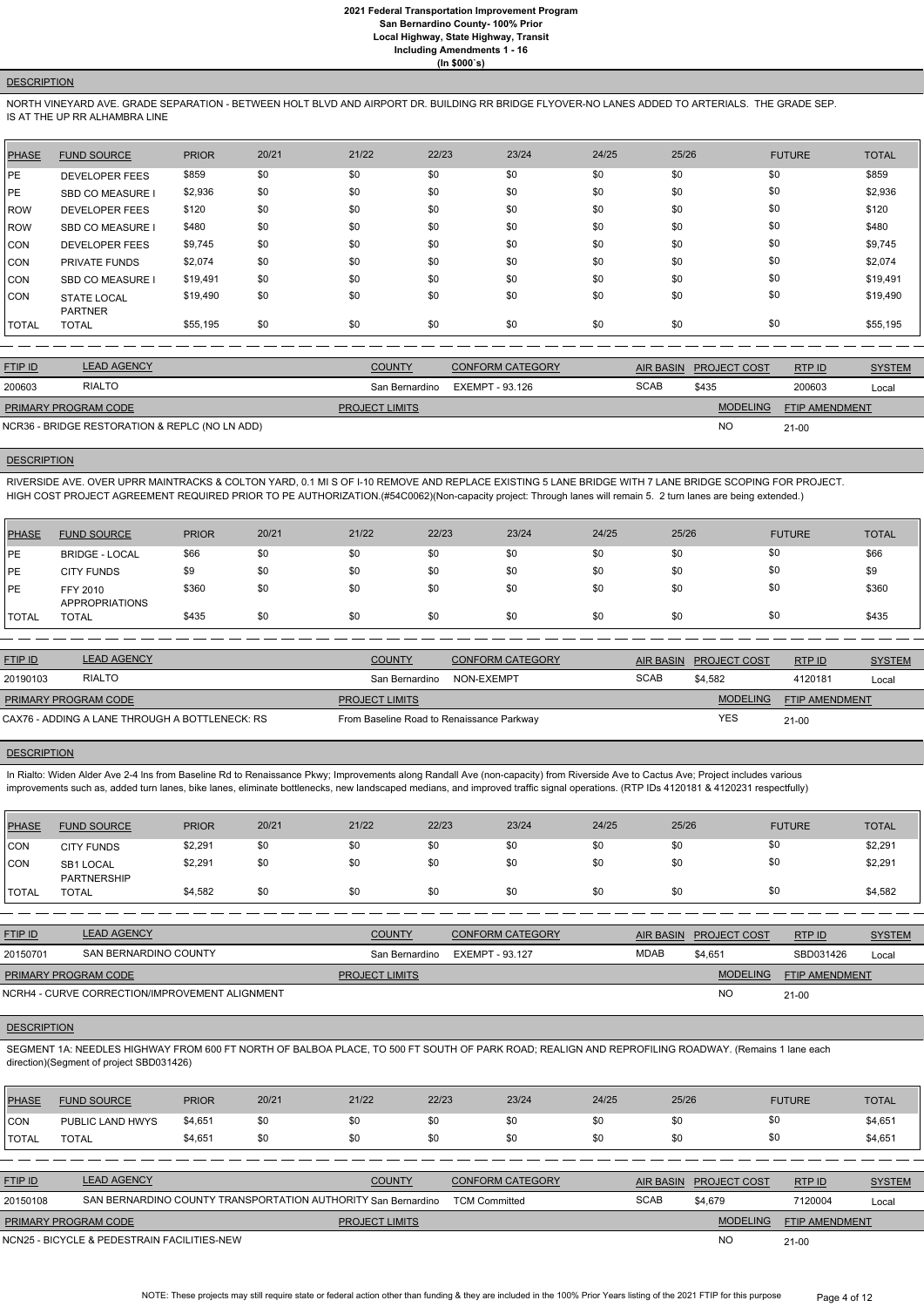# **DESCRIPTION**

BICYLE AND PEDESTRIAN ACCESSIBILITY IMPROVEMENTS ALONG SIX METROLINK TRANSIT STATIONS (Montclair, Upland, Rancho Cucamonga, Fontana, Rialto, and San Bernardino) PHASE I. (Toll Credit to match ATP in all phases)

| <b>PHASE</b> | <b>FUND SOURCE</b>                     | <b>PRIOR</b> | 20/21 | 21/22 | 22/23 | 23/24 | 24/25 | 25/26 | <b>FUTURE</b> | <b>TOTAL</b> |
|--------------|----------------------------------------|--------------|-------|-------|-------|-------|-------|-------|---------------|--------------|
| PE           | <b>ACTIVE</b><br><b>TRANSPORTATION</b> | \$576        | \$0   | \$0   | \$0   | \$0   | \$0   | \$0   | \$0           | \$576        |
| <b>CON</b>   | <b>ACTIVE</b><br><b>TRANSPORTATION</b> | \$4,103      | \$0   | \$0   | \$0   | \$0   | \$0   | \$0   | \$0           | \$4,103      |
| <b>TOTAL</b> | <b>TOTAL</b>                           | \$4,679      | \$0   | \$0   | \$0   | \$0   | \$0   | \$0   | \$0           | \$4,679      |

| <b>FTIP ID</b>              | <b>LEAD AGENCY</b>        | <b>COUNTY</b>         | <b>CONFORM CATEGORY</b> |             | AIR BASIN PROJECT COST | RTP ID                | <b>SYSTEM</b> |
|-----------------------------|---------------------------|-----------------------|-------------------------|-------------|------------------------|-----------------------|---------------|
| 201181                      | SAN BERNARDINO, CITY OF   | San Bernardino        | EXEMPT - 93.126         | <b>SCAB</b> | \$3,200                | 4OM0701               | Local         |
| <b>PRIMARY PROGRAM CODE</b> |                           | <b>PROJECT LIMITS</b> |                         |             | <b>MODELING</b>        | <b>FTIP AMENDMENT</b> |               |
|                             | NCR22 - SHOULDER WIDENING |                       |                         |             | <b>NC</b>              | $21 - 00$             |               |

#### **DESCRIPTION**

3RD STREET FROM TIPPECANOE AVENUE TO LELAND/NORTON WAY AND FROM LELAND/NORTON WAY TO VICTORIA AVENUE SHOULDER WIDENING AND MEDIANS- 1.25 MILES)(NO THROUGH LANE WIDENING)TOTAL LENGTH 1.95 MILESFORMERLY PART OF PROJECT ID 200852

| <b>PHASE</b> | <b>FUND SOURCE</b> | <b>PRIOR</b> | 20/21 | 21/22 | 22/23 | 23/24 | 24/25 | 25/26 | <b>FUTURE</b> | <b>TOTAL</b> |
|--------------|--------------------|--------------|-------|-------|-------|-------|-------|-------|---------------|--------------|
| <b>IPE</b>   | <b>CITY FUNDS</b>  | \$243        | \$0   | \$0   | \$0   | \$0   | \$0   | \$0   | \$0           | \$243        |
| <b>IROW</b>  | <b>CITY FUNDS</b>  | \$160        | \$0   | \$0   | \$0   | \$0   | \$0   | \$0   | \$0           | \$160        |
| <b>CON</b>   | <b>CITY FUNDS</b>  | \$2,797      | \$0   | \$0   | \$0   | \$0   | \$0   | \$0   | \$0           | \$2,797      |
| <b>TOTAL</b> | <b>TOTAL</b>       | \$3,200      | \$0   | \$0   | \$0   | \$0   | \$0   | \$0   | \$0           | \$3,200      |

| <b>FTIP ID</b>              | <b>LEAD AGENCY</b>                          | <b>COUNTY</b>                     | <b>CONFORM CATEGORY</b> |             | AIR BASIN PROJECT COST | <u>RTP ID</u>         | <b>SYSTEM</b> |
|-----------------------------|---------------------------------------------|-----------------------------------|-------------------------|-------------|------------------------|-----------------------|---------------|
| SBD59021                    | SAN BERNARDINO, CITY OF                     | San Bernardino                    | NON-EXEMPT              | <b>SCAB</b> | \$17.628               | SBD59021              | Local         |
| <b>PRIMARY PROGRAM CODE</b> |                                             | <b>PROJECT LIMITS</b>             |                         |             | <b>MODELING</b>        | <b>FTIP AMENDMENT</b> |               |
|                             | CAX66 - NEW CONNECTNS/CROSS TRAFFIC IMP: RS | From HANFORD ST to FOOTHILL BLVD. |                         |             | YES                    | $21 - 00$             |               |

#### **DESCRIPTION**

STATE STREET FROM HANFORD ST TO FOOTHILL BLVD.; EXTEND AND CONSTRUCT (4) LANES OF ROADWAY (1.5 MILES) TO CONNECT STATE STREET TO RANCHO AVENUE (NEW ROAD)4 PHASES TOTAL IN PROJECT

| <b>PHASE</b> | <b>FUND SOURCE</b>      | <b>PRIOR</b> | 20/21 | 21/22 | 22/23 | 23/24 | 24/25 | 25/26 | <b>FUTURE</b> | <b>TOTAL</b> |
|--------------|-------------------------|--------------|-------|-------|-------|-------|-------|-------|---------------|--------------|
| <b>IPE</b>   | <b>DEVELOPER FEES</b>   | \$830        | \$0   | \$0   | \$0   | \$0   | \$0   | \$0   | \$0           | \$830        |
| <b>IPE</b>   | <b>SBD CO MEASURE I</b> | \$1,731      | \$0   | \$0   | \$0   | \$0   | \$0   | \$0   | \$0           | \$1,731      |
| <b>ROW</b>   | <b>DEVELOPER FEES</b>   | \$2,942      | \$0   | \$0   | \$0   | \$0   | \$0   | \$0   | \$0           | \$2,942      |
| <b>ROW</b>   | <b>SBD CO MEASURE I</b> | \$6,138      | \$0   | \$0   | \$0   | \$0   | \$0   | \$0   | \$0           | \$6,138      |
| <b>ICON</b>  | <b>DEVELOPER FEES</b>   | \$1,940      | \$0   | \$0   | \$0   | \$0   | \$0   | \$0   | \$0           | \$1,940      |
| ICON         | <b>SBD CO MEASURE I</b> | \$4,047      | \$0   | \$0   | \$0   | \$0   | \$0   | \$0   | \$0           | \$4,047      |
| <b>TOTAL</b> | <b>TOTAL</b>            | \$17,628     | \$0   | \$0   | \$0   | \$0   | \$0   | \$0   | \$0           | \$17,628     |

| <b>FTIP ID</b>              | <b>LEAD AGENCY</b>                              | <b>COUNTY</b>         | <b>CONFORM CATEGORY</b> | <b>AIR BASIN</b> | <b>PROJECT COST</b> | <b>RTPID</b>          | <b>SYSTEM</b> |
|-----------------------------|-------------------------------------------------|-----------------------|-------------------------|------------------|---------------------|-----------------------|---------------|
| 20151503                    | VARIOUS AGENCIES                                | San Bernardino        | EXEMPT - 93.126         | <b>SCAB</b>      | \$376               | 7120004               | Local         |
| <b>PRIMARY PROGRAM CODE</b> |                                                 | <b>PROJECT LIMITS</b> |                         |                  | <b>MODELING</b>     | <b>FTIP AMENDMENT</b> |               |
|                             | NCR25 - BICYCLE & PEDESTRAIN FACILITIES-UPGRADE |                       |                         |                  | <b>NO</b>           | $21 - 00$             |               |

Grouped Projects for Bicycle and pedestrian facilities funded with ATP Cycle 2 funds (MPO - Non SRTS): Projects are consistent with 40 CFR Part 93.126 Exempt Tables 2 and Table 3 categories - Bicycle and pedestrian facilities (both motorized and Non-motorized). Toll credits to match ATP.

| <b>IPHASE</b> | <b>FUND SOURCE</b>                              | <b>PRIOR</b> | 20/21 | 21/22                 | 22/23           | 23/24                   | 24/25            | 25/26               | <b>FUTURE</b>         | <b>TOTAL</b>  |
|---------------|-------------------------------------------------|--------------|-------|-----------------------|-----------------|-------------------------|------------------|---------------------|-----------------------|---------------|
| <b>CON</b>    | <b>ACTIVE</b><br><b>TRANSPORTATION</b>          | \$301        | \$0   | \$0                   | \$0             | \$0                     | \$0              | \$0                 | \$0                   | \$301         |
| ICON          | <b>CITY FUNDS</b>                               | \$75         | \$0   | \$0                   | \$0             | \$0                     | \$0              | \$0                 | \$0                   | \$75          |
| <b>TOTAL</b>  | <b>TOTAL</b>                                    | \$376        | \$0   | \$0                   | \$0             | \$0                     | \$0              | \$0                 | \$0                   | \$376         |
|               |                                                 |              |       |                       |                 |                         |                  |                     |                       |               |
| FTIP ID       | <b>LEAD AGENCY</b>                              |              |       | <b>COUNTY</b>         |                 | <b>CONFORM CATEGORY</b> | <b>AIR BASIN</b> | <b>PROJECT COST</b> | RTP ID                | <b>SYSTEM</b> |
| 20151504      | <b>VARIOUS AGENCIES</b>                         |              |       | San Bernardino        | EXEMPT - 93.126 |                         | <b>SCAB</b>      | \$4,980             | 7120004               | Local         |
|               | <b>PRIMARY PROGRAM CODE</b>                     |              |       | <b>PROJECT LIMITS</b> |                 |                         |                  | <b>MODELING</b>     | <b>FTIP AMENDMENT</b> |               |
|               | NCR25 - BICYCLE & PEDESTRAIN FACILITIES-UPGRADE |              |       |                       |                 |                         |                  | <b>NO</b>           | $21 - 00$             |               |

#### **DESCRIPTION**

NOTE: These projects may still require state or federal action other than funding & they are included in the 100% Prior Years listing of the 2021 FTIP for this purpose Page 5 of 12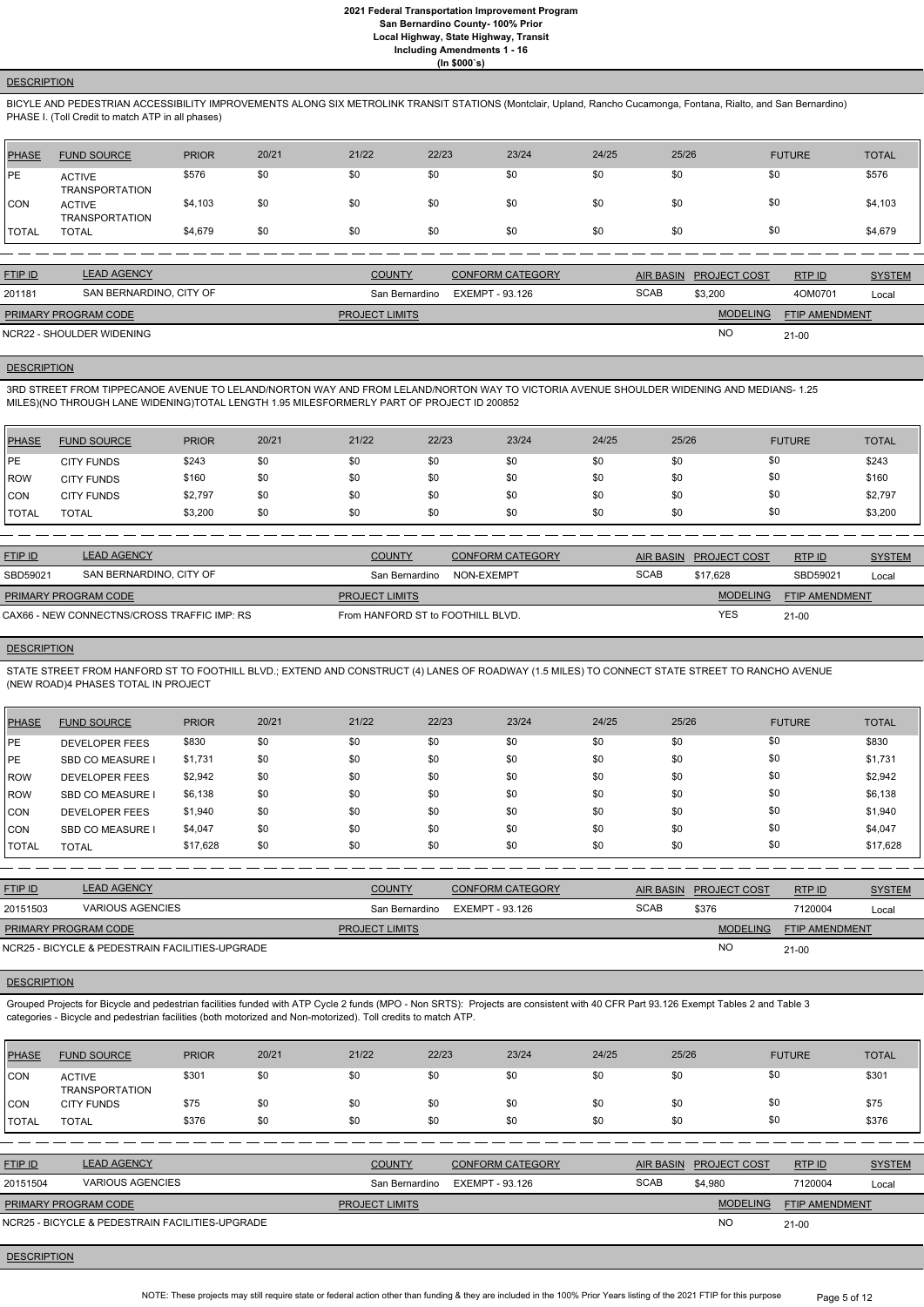Grouped Prjcts for Sfty Imprvmnts (MPO - SRTS): Projects consistent with 40 CFR Part 93.126 Exempt Tables 2/3 categories - railroad/highway crossing, safer non-Fed-aid system rds, shlder imprvmnts, traffic control devices and op. assistance other than signalization projects, Intersection signalization projects at individual intersections, pavement marking demo. Tolls credit to match ATP.

| PHASE      | <b>FUND SOURCE</b>                     | <b>PRIOR</b> | 20/21 | 21/22 | 22/23 | 23/24 | 24/25 | 25/26 | <b>FUTURE</b> | <b>TOTAL</b> |
|------------|----------------------------------------|--------------|-------|-------|-------|-------|-------|-------|---------------|--------------|
| <b>CON</b> | <b>ACTIVE</b><br><b>TRANSPORTATION</b> | \$4,716      | \$0   | \$0   | \$0   | \$0   | \$0   | \$0   | \$0           | \$4,716      |
| <b>CON</b> | <b>CITY FUNDS</b>                      | \$264        | \$0   | \$0   | \$0   | \$0   | \$0   | \$0   | \$0           | \$264        |
| 'TOTAL     | <b>TOTAL</b>                           | \$4,980      | \$0   | \$0   | \$0   | \$0   | \$0   | \$0   | \$0           | \$4,980      |

| <b>FTIP ID</b>              | <b>LEAD AGENCY</b>                  | <b>COUNTY</b>         | <b>CONFORM CATEGORY</b> | AIR BASIN PROJECT COST | RTPID                 | <b>SYSTEM</b> |
|-----------------------------|-------------------------------------|-----------------------|-------------------------|------------------------|-----------------------|---------------|
| 20170101                    | VARIOUS AGENCIES                    | San Bernardino        | EXEMPT - 93.126         | \$876                  | <b>REG0704</b>        | Local         |
| <b>PRIMARY PROGRAM CODE</b> |                                     | <b>PROJECT LIMITS</b> |                         | <b>MODELING</b>        | <b>FTIP AMENDMENT</b> |               |
|                             | NCN50 - RECREATIONAL TRAIL PROJECTS |                       |                         | <b>NO</b>              | $21-00$               |               |

#### **DESCRIPTION**

Grouped Projects for Purchase of office, shop, and operating equipment for existing facilities funded by the Recreational Trails Program: Projects are consistent with 40 CFR Part 93.126 Exempt Tables 2 and Table 3 categories - Purchase of office, shop, and operating equipment for existing facilities (Both motorized and non-motorized)

| <b>PHASE</b> | <b>FUND SOURCE</b>                   | <b>PRIOR</b> | 20/21 | 21/22 | 22/23 | 23/24 | 24/25 | 25/26 | <b>FUTURE</b> | <b>TOTAL</b> |
|--------------|--------------------------------------|--------------|-------|-------|-------|-------|-------|-------|---------------|--------------|
| <b>CON</b>   | <b>AGENCY</b>                        | \$105        | \$0   | \$0   | \$0   | \$0   | \$0   | \$0   | \$0           | \$105        |
| <b>CON</b>   | <b>RECREATIONAL</b><br><b>TRAILS</b> | \$771        | \$0   | \$0   | \$0   | \$0   | \$0   | \$0   | \$0           | \$771        |
| <b>TOTAL</b> | <b>TOTAL</b>                         | \$876        | \$0   | \$0   | \$0   | \$0   | \$0   | \$0   | \$0           | \$876        |

| <b>FTIP ID</b>              | <b>LEAD AGENCY</b>                               | <b>COUNTY</b>                     | <b>CONFORM CATEGORY</b> |      | AIR BASIN PROJECT COST | RTPID          | <b>SYSTEM</b> |
|-----------------------------|--------------------------------------------------|-----------------------------------|-------------------------|------|------------------------|----------------|---------------|
| 20110602                    | APPLE VALLEY                                     | San Bernardino                    | EXEMPT - 93.127         | MDAB | \$9.550                | 4AL04          | State         |
| <b>PRIMARY PROGRAM CODE</b> |                                                  | <b>PROJECT LIMITS</b>             |                         |      | <b>MODELING</b>        | FTIP AMENDMENT |               |
|                             | NCRH1 - INTERSECTION IMPROVEMENTS/CHANNELIZATION | Post Miles: Begin 94.20 End 94.60 |                         |      | <b>NC</b>              | $21-00$        |               |

## **DESCRIPTION**

SR18 AT APPLE VALLEY ROAD INTERSECTION REALIGNMENT WITH TURN AND APPROACH LANES

| PHASE   | <b>FUND SOURCE</b>              | <b>PRIOR</b> | 20/21 | 21/22 | 22/23 | 23/24 | 24/25 | 25/26 | <b>FUTURE</b> | <b>TOTAL</b> |
|---------|---------------------------------|--------------|-------|-------|-------|-------|-------|-------|---------------|--------------|
| IPE.    | <b>CITY FUNDS</b>               | \$550        | \$0   | \$0   | \$0   | \$0   | \$0   | \$0   | \$0           | \$550        |
| l ROW   | <b>CITY FUNDS</b>               | \$100        | \$0   | \$0   | \$0   | \$0   | \$0   | \$0   | \$0           | \$100        |
| CON     | <b>CITY FUNDS</b>               | \$445        | \$0   | \$0   | \$0   | \$0   | \$0   | \$0   | \$0           | \$445        |
| CON     | <b>SB1 LOCAL</b><br>PARTNERSHIP | \$4,450      | \$0   | \$0   | \$0   | \$0   | \$0   | \$0   | \$0           | \$4,450      |
| CON     | <b>SBD CO MEASURE</b>           | \$4,005      | \$0   | \$0   | \$0   | \$0   | \$0   | \$0   | \$0           | \$4,005      |
| I TOTAL | <b>TOTAL</b>                    | \$9,550      | \$0   | \$0   | \$0   | \$0   | \$0   | \$0   | \$0           | \$9,550      |

| <b>FTIP ID</b>       | <b>LEAD AGENCY</b>                                    | <b>COUNTY</b>         | <b>CONFORM CATEGORY</b>                                       | AIR BASIN   | <b>PROJECT COST</b> | RTP ID                | <b>SYSTEM</b> |
|----------------------|-------------------------------------------------------|-----------------------|---------------------------------------------------------------|-------------|---------------------|-----------------------|---------------|
| 20179701             | CALTRANS                                              | San Bernardino        | NON-EXEMPT                                                    | <b>SCAB</b> | \$42,528            | 4M07008               | State         |
| PRIMARY PROGRAM CODE |                                                       | <b>PROJECT LIMITS</b> |                                                               |             | <b>MODELING</b>     | <b>FTIP AMENDMENT</b> |               |
| GМ                   | CAY63 - HIGHWAY/ROAD IMP - LANE ADD'S (NO HOV LANES): | 7.30 End 10.00        | From I-15 SB CONNECTOR to HAVEN WB OFF-RAMP Post Miles: Begin |             | <b>YES</b>          | $21 - 00$             |               |
| <b>DESCRIPTION</b>   |                                                       |                       |                                                               |             |                     |                       |               |

In Ontario, on SR-60: From Haven Ave to Milliken Avenue; Construct auxiliary lane and widen connector ramps.

| PHASE              | <b>FUND SOURCE</b>                                     | <b>PRIOR</b> | 20/21 | 21/22                 | 22/23      | 23/24                                                    | 24/25 | 25/26            |                     | <b>FUTURE</b>  | <b>TOTAL</b>  |
|--------------------|--------------------------------------------------------|--------------|-------|-----------------------|------------|----------------------------------------------------------|-------|------------------|---------------------|----------------|---------------|
| PE                 | SHOPP - ADVANCE<br><b>CONSTRUCTION</b>                 | \$6,870      | \$0   | \$0                   | \$0        | \$0                                                      | \$0   | \$0              |                     | \$0            | \$6,870       |
| ROW                | SHOPP - ADVANCE<br><b>CONSTRUCTION</b>                 | \$40         | \$0   | \$0                   | \$0        | \$0                                                      | \$0   | \$0              |                     | \$0            | \$40          |
| CON                | SHOPP - ADVANCE<br><b>CONSTRUCTION</b>                 | \$35,618     | \$0   | \$0                   | \$0        | \$0                                                      | \$0   | \$0              |                     | \$0            | \$35,618      |
| <b>TOTAL</b>       | TOTAL                                                  | \$42,528     | \$0   | \$0                   | \$0        | \$0                                                      | \$0   | \$0              |                     | \$0            | \$42,528      |
|                    |                                                        |              |       |                       |            |                                                          |       |                  |                     |                |               |
| <b>FTIP ID</b>     | <b>LEAD AGENCY</b>                                     |              |       | <b>COUNTY</b>         |            | <b>CONFORM CATEGORY</b>                                  |       | <b>AIR BASIN</b> | <b>PROJECT COST</b> | RTP ID         | <b>SYSTEM</b> |
| 34011              | <b>CALTRANS</b>                                        |              |       | San Bernardino        | NON-EXEMPT |                                                          | MDAB  |                  | \$87,181            | 34011          | State         |
|                    | PRIMARY PROGRAM CODE                                   |              |       | <b>PROJECT LIMITS</b> |            |                                                          |       |                  | <b>MODELING</b>     | FTIP AMENDMENT |               |
| RS.                | CAX63 - HIGHWAY/ROAD IMP - LANE ADD'S ( NO HOV LANES): |              |       |                       |            | From I-15 to PHELAN RD. Post Miles: Begin 2.90 End 15.20 |       |                  | <b>YES</b>          | $21 - 00$      |               |
| <b>DESCRIPTION</b> |                                                        |              |       |                       |            |                                                          |       |                  |                     |                |               |

NEAR WRIGHTWOOD FROM PHELAN RD TO I-15 WIDEN FROM 2 TO 4 LANES WITH MEDIAN(EA3401U)

NOTE: These projects may still require state or federal action other than funding & they are included in the 100% Prior Years listing of the 2021 FTIP for this purpose Page 6 of 12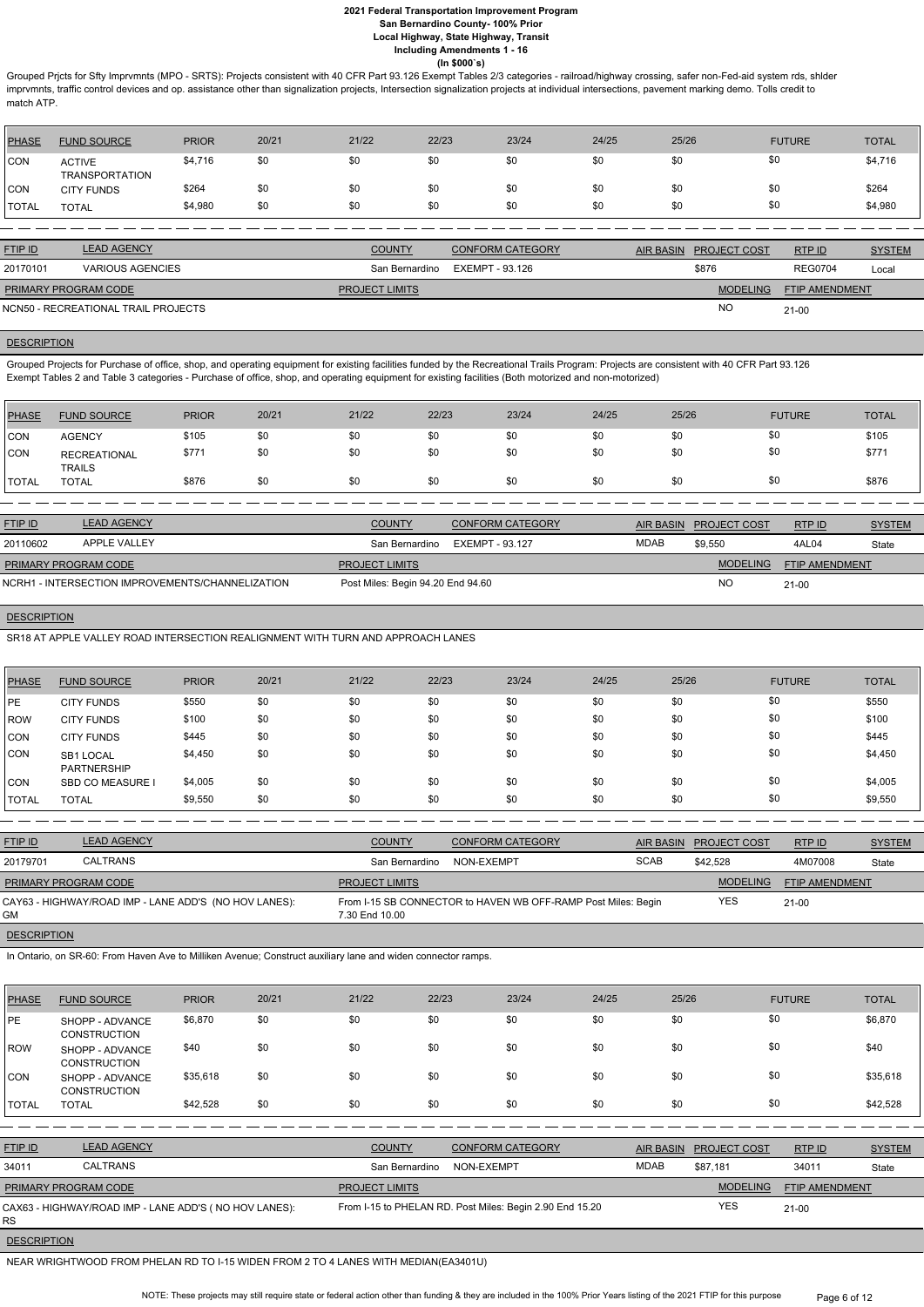| <b>PHASE</b> | <b>FUND SOURCE</b>                  | <b>PRIOR</b> | 20/21 | 21/22 | 22/23 | 23/24 | 24/25 | 25/26 | <b>FUTURE</b> | <b>TOTAL</b> |
|--------------|-------------------------------------|--------------|-------|-------|-------|-------|-------|-------|---------------|--------------|
| <b>PE</b>    | <b>NATIONAL HWY</b><br>SYSTEM - IIP | \$11,459     | \$0   | \$0   | \$0   | \$0   | \$0   | \$0   | \$0           | \$11,459     |
| <b>ROW</b>   | STATE CASH - IIP                    | \$10,633     | \$0   | \$0   | \$0   | \$0   | \$0   | \$0   | \$0           | \$10,633     |
| <b>CON</b>   | <b>STIP ADVANCE</b><br>CON-IIP      | \$49,639     | \$0   | \$0   | \$0   | \$0   | \$0   | \$0   | \$0           | \$49,639     |
| <b>CON</b>   | <b>STIP ADVANCE</b><br>CON-RIP      | \$15,450     | \$0   | \$0   | \$0   | \$0   | \$0   | \$0   | \$0           | \$15,450     |
| <b>TOTAL</b> | <b>TOTAL</b>                        | \$87,181     | \$0   | \$0   | \$0   | \$0   | \$0   | \$0   | \$0           | \$87,181     |

| <b>FTIP ID</b>              | <b>LEAD AGENCY</b> | <b>COUNTY</b>         | <b>CONFORM CATEGORY</b>                                                                                                        | AIR BASIN | <b>PROJECT COST</b> | RTPID                 | <b>SYSTEM</b> |
|-----------------------------|--------------------|-----------------------|--------------------------------------------------------------------------------------------------------------------------------|-----------|---------------------|-----------------------|---------------|
| 34040                       | CALTRANS           | San Bernardino        | EXEMPT/ MODELED                                                                                                                | MDAB      | \$4,000             | 34040                 | State         |
| <b>PRIMARY PROGRAM CODE</b> |                    | <b>PROJECT LIMITS</b> |                                                                                                                                |           | <b>MODELING</b>     | <b>FTIP AMENDMENT</b> |               |
| PLN40 - PLANNING            |                    | End 48.00             | From 1.8 MILES SOUTH OF DESERT FLOWER ROAD (PM19.3) to 0.5<br>MILES SOUTH OF FARMINGTON ROAD (PM 48.0) Post Miles: Begin 19.30 |           | YES                 | $21-00$               |               |
|                             |                    |                       |                                                                                                                                |           |                     |                       |               |

#### **DESCRIPTION**

CONSTRUCT A 4-LANE EXPRESSWAY FROM 1.8 MILES SOUTH OF DESERT FLOWER ROAD (PM19.3) TO 0.5 MILES SOUTH OF FARMINGTON ROAD (PM 48.0)(PPNO 0260B)(PA&ED ONLY)

| <b>PHASE</b> | <b>FUND SOURCE</b>                 | <b>PRIOR</b> | 20/21 | 21/22 | 22/23 | 23/24 | 24/25 | 25/26 | <b>FUTURE</b> | <b>TOTAL</b> |
|--------------|------------------------------------|--------------|-------|-------|-------|-------|-------|-------|---------------|--------------|
| <b>PE</b>    | STIP ADVANCE<br>CON-RIP            | \$2,637      | \$0   | \$0   | \$0   | \$0   | \$0   | \$0   | \$0           | \$2,637      |
| <b>PE</b>    | <b>SURFACE TRANS</b><br>PROG - RIP | \$1,363      | \$0   | \$0   | \$0   | \$0   | \$0   | \$0   | \$0           | \$1,363      |
| <b>TOTAL</b> | <b>TOTAL</b>                       | \$4,000      | \$0   | \$0   | \$0   | \$0   | \$0   | \$0   | \$0           | \$4,000      |

| <b>FTIP ID</b>       | <b>LEAD AGENCY</b>                    | <b>COUNTY</b>         | CONFORM CATEGORY                                                |      | AIR BASIN PROJECT COST | RTPID                 | <b>SYSTEM</b> |
|----------------------|---------------------------------------|-----------------------|-----------------------------------------------------------------|------|------------------------|-----------------------|---------------|
| 34770                | <b>CALTRANS</b>                       | San Bernardino        | NON-EXEMPT                                                      | MDAB | \$244.936              | 34770                 | State         |
| PRIMARY PROGRAM CODE |                                       | <b>PROJECT LIMITS</b> |                                                                 |      | <b>MODELING</b>        | <b>FTIP AMENDMENT</b> |               |
|                      | CAX67 - NEW HIGHWAY (NO HOV LANE): RS | 143.50 End 12.90      | From 0.4 MILES WEST KERN COUNTY LINE to US395 Post Miles: Begin |      | <b>YES</b>             | 21-00                 |               |

#### **DESCRIPTION**

0.4 MILES WEST OF KERN CO LINE TO 7.5 MI EAST OF JCT RTE 395 - CONSTRUCT 4 LANE EXPRESS WAY ON NEW ALIGNMENT, NEW INTERCHANGE AT US 395 AND SR 58 (PPNO: 0215C)

| PHASE        | <b>FUND SOURCE</b>             | <b>PRIOR</b> | 20/21 | 21/22 | 22/23 | 23/24 | 24/25 | 25/26 | <b>FUTURE</b> | <b>TOTAL</b> |
|--------------|--------------------------------|--------------|-------|-------|-------|-------|-------|-------|---------------|--------------|
| IPE.         | <b>STIP ADVANCE</b><br>CON-IIP | \$21,514     | \$0   | \$0   | \$0   | \$0   | \$0   | \$0   | \$0           | \$21,514     |
| ROW          | <b>STIP ADVANCE</b><br>CON-IIP | \$30,792     | \$0   | \$0   | \$0   | \$0   | \$0   | \$0   | \$0           | \$30,792     |
| ICON.        | STIP ADVANCE<br>CON-IIP        | \$192,630    | \$0   | \$0   | \$0   | \$0   | \$0   | \$0   | \$0           | \$192,630    |
| <b>TOTAL</b> | <b>TOTAL</b>                   | \$244,936    | \$0   | \$0   | \$0   | \$0   | \$0   | \$0   | \$0           | \$244,936    |

| <b>FTIP ID</b>              | <b>LEAD AGENCY</b>                     | <b>COUNTY</b>         | <b>CONFORM CATEGORY</b> |             | AIR BASIN PROJECT COST | RTPID                 | <b>SYSTEM</b> |
|-----------------------------|----------------------------------------|-----------------------|-------------------------|-------------|------------------------|-----------------------|---------------|
| SBDLS14                     | <b>CALTRANS</b>                        | San Bernardino        | EXEMPT - 93.126         | <b>SCAB</b> | \$15,573               | <b>REG0701</b>        | <b>State</b>  |
| <b>PRIMARY PROGRAM CODE</b> |                                        | <b>PROJECT LIMITS</b> |                         |             | <b>MODELING</b>        | <b>FTIP AMENDMENT</b> |               |
|                             | NCR31 - ROAD REPLC & REHAB (NO LN ADD) |                       |                         |             | <b>NO</b>              | $21-00$               |               |

GROUPED PROJECTS FOR PAVEMENT RESURFACING AND/OR REHABILITATION ON THE STATE HIGHWAY SYSTEM - HIGHWAY MAINTENANCE-PROJECTS ARE CONSISTENT WITH 40 CFR PART 93.126 TABLES 2 AND 3 CATEGORIES -PAVEMENT RESURFACING OR REHABILITATION

| <b>PHASE</b>   | <b>FUND SOURCE</b>                                            | <b>PRIOR</b> | 20/21 | 21/22                 | 22/23      | 23/24                                                             | 24/25            | 25/26               | <b>FUTURE</b>         | <b>TOTAL</b>  |
|----------------|---------------------------------------------------------------|--------------|-------|-----------------------|------------|-------------------------------------------------------------------|------------------|---------------------|-----------------------|---------------|
| ICON           | SHOPP - ADVANCE<br><b>CONSTRUCTION</b>                        | \$15,573     | \$0   | \$0                   | \$0        | \$0                                                               | \$0              | \$0                 | \$0                   | \$15,573      |
| <b>ITOTAL</b>  | <b>TOTAL</b>                                                  | \$15,573     | \$0   | \$0                   | \$0        | \$0                                                               | \$0              | \$0                 | \$0                   | \$15,573      |
|                |                                                               |              |       |                       |            |                                                                   |                  |                     |                       |               |
| <b>FTIP ID</b> | <b>LEAD AGENCY</b>                                            |              |       | <b>COUNTY</b>         |            | <b>CONFORM CATEGORY</b>                                           | <b>AIR BASIN</b> | <b>PROJECT COST</b> | RTPID                 | <b>SYSTEM</b> |
| 200614         | SAN BERNARDINO COUNTY TRANSPORTATION AUTHORITY San Bernardino |              |       |                       | <b>TCM</b> |                                                                   | <b>SCAB</b>      | \$186.472           | 200614                | State         |
|                | PRIMARY PROGRAM CODE                                          |              |       | <b>PROJECT LIMITS</b> |            |                                                                   |                  | <b>MODELING</b>     | <b>FTIP AMENDMENT</b> |               |
|                | CAX69 - NEW HOV LANES(S): RS                                  |              |       |                       |            | From SPRUCE ST to ORANGE SHOW RD Post Miles: Begin 21.40 End 5.10 |                  | <b>YES</b>          | $21 - 00$             |               |
|                |                                                               |              |       |                       |            |                                                                   |                  |                     |                       |               |

#### **DESCRIPTION**

I-215 BI-COUNTY HOV LANE GAP CLOSURE PROJECT- ADD 1 HOV LANE IN EACH DIRECTION FROM SPRUCE ST. ON RIV 91 TO ORANGE SHOW RD;(ALSO INCLUDES RTP 4M0803 (STIP 2010 \$24881 RCTC and \$45089 SANBAG)(M003)

> NOTE: These projects may still require state or federal action other than funding & they are included in the 100% Prior Years listing of the 2021 FTIP for this purpose Page 7 of 12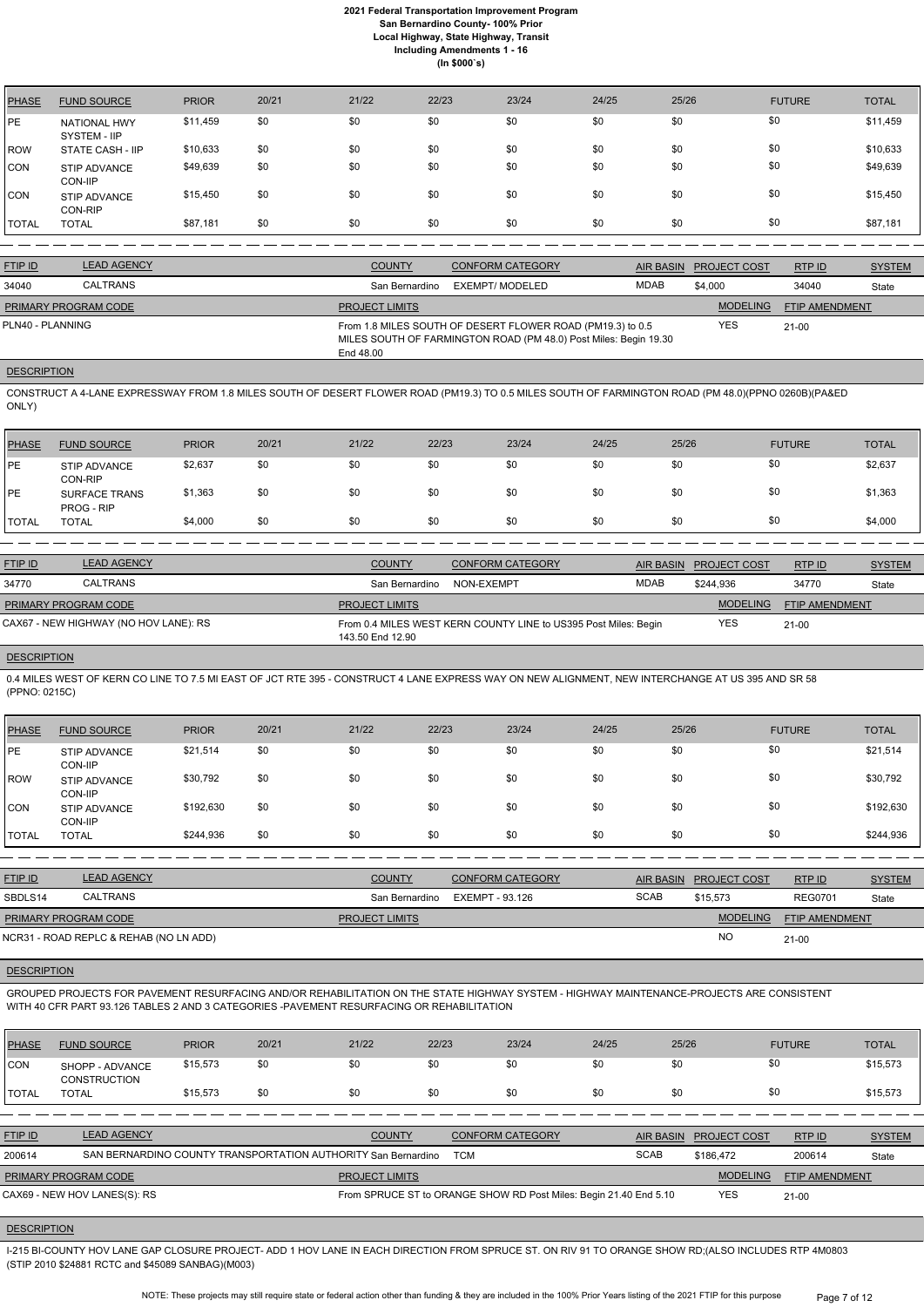| <b>PHASE</b> | <b>FUND SOURCE</b>                         | <b>PRIOR</b> | 20/21 | 21/22 | 22/23 | 23/24 | 24/25 | 25/26 | <b>FUTURE</b> | <b>TOTAL</b> |
|--------------|--------------------------------------------|--------------|-------|-------|-------|-------|-------|-------|---------------|--------------|
| PE           | <b>CMAQ</b>                                | \$10,844     | \$0   | \$0   | \$0   | \$0   | \$0   | \$0   | \$0           | \$10,844     |
| PE           | <b>NATIONAL HWY</b><br><b>SYSTEM - RIP</b> | \$2,185      | \$0   | \$0   | \$0   | \$0   | \$0   | \$0   | \$0           | \$2,185      |
| PE           | <b>PRIVATE FUNDS</b>                       | \$1,305      | \$0   | \$0   | \$0   | \$0   | \$0   | \$0   | \$0           | \$1,305      |
| PE           | SBD CO MEASURE I                           | \$4,815      | \$0   | \$0   | \$0   | \$0   | \$0   | \$0   | \$0           | \$4,815      |
| <b>ROW</b>   | <b>CMAQ</b>                                | \$5,672      | \$0   | \$0   | \$0   | \$0   | \$0   | \$0   | \$0           | \$5,672      |
| <b>ROW</b>   | <b>SBD CO MEASURE I</b>                    | \$8,210      | \$0   | \$0   | \$0   | \$0   | \$0   | \$0   | \$0           | \$8,210      |
| CON          | <b>CMAQ</b>                                | \$34,027     | \$0   | \$0   | \$0   | \$0   | \$0   | \$0   | \$0           | \$34,027     |
| <b>CON</b>   | <b>CORRIDOR MOBILITY</b><br><b>PROGRAM</b> | \$15,350     | \$0   | \$0   | \$0   | \$0   | \$0   | \$0   | \$0           | \$15,350     |
| <b>CON</b>   | <b>NATIONAL HWY</b><br>SYSTEM - IIP        | \$4,961      | \$0   | \$0   | \$0   | \$0   | \$0   | \$0   | \$0           | \$4,961      |
| <b>CON</b>   | <b>NATIONAL HWY</b><br>SYSTEM - RIP        | \$63,284     | \$0   | \$0   | \$0   | \$0   | \$0   | \$0   | \$0           | \$63,284     |
| <b>CON</b>   | SBD CO MEASURE I                           | \$35,819     | \$0   | \$0   | \$0   | \$0   | \$0   | \$0   | \$0           | \$35,819     |
| <b>TOTAL</b> | <b>TOTAL</b>                               | \$186,472    | \$0   | \$0   | \$0   | \$0   | \$0   | \$0   | \$0           | \$186,472    |

| <b>FTIP ID</b>              | <b>LEAD AGENCY</b>                                            | <b>COUNTY</b>         | <b>CONFORM CATEGORY</b>                                      | AIR BASIN   | <b>PROJECT COST</b> | RTP ID                | <b>SYSTEM</b> |
|-----------------------------|---------------------------------------------------------------|-----------------------|--------------------------------------------------------------|-------------|---------------------|-----------------------|---------------|
| 20110110                    | SAN BERNARDINO COUNTY TRANSPORTATION AUTHORITY San Bernardino |                       | NON-EXEMPT                                                   | <b>SCAB</b> | \$25,970            | 4M1007                | State         |
| <b>PRIMARY PROGRAM CODE</b> |                                                               | <b>PROJECT LIMITS</b> |                                                              |             | <b>MODELING</b>     | <b>FTIP AMENDMENT</b> |               |
|                             | CAX70 - NEW INTERCHANGE: RS                                   |                       | From AT PEPPER AVE. to n/a Post Miles: Begin 19.30 End 20.10 |             | YES                 | $21-00$               |               |

# **DESCRIPTION**

CONSTRUCT NEW FULL-SERVICE INTERCHANGE WITH DIAMOND CONFIGURATION AT SR-210 AND PEPPER AVENUE IN THE CITY OF RIALTO. ADD WB AND EB ACCEL AND DECEL LANES AND WIDEN PEPPER FROM 2-4 LANES FROM HIGHLAND AVE. TO EXISTING 4 LANE SECTION S/O INTERCHANGE (Toll Credit: FY15/16 STPL \$1,780)

| <b>PHASE</b> | <b>FUND SOURCE</b>      | <b>PRIOR</b> | 20/21 | 21/22 | 22/23 | 23/24 | 24/25 | 25/26 | <b>FUTURE</b> | <b>TOTAL</b> |
|--------------|-------------------------|--------------|-------|-------|-------|-------|-------|-------|---------------|--------------|
| <b>IPE</b>   | <b>SBD CO MEASURE I</b> | \$2,500      | \$0   | \$0   | \$0   | \$0   | \$0   | \$0   | \$0           | \$2,500      |
| ROW          | <b>SBD CO MEASURE</b>   | \$4,005      | \$0   | \$0   | \$0   | \$0   | \$0   | \$0   | \$0           | \$4,005      |
| <b>CON</b>   | <b>SBD CO MEASURE</b>   | \$4,134      | \$0   | \$0   | \$0   | \$0   | \$0   | \$0   | \$0           | \$4,134      |
| <b>CON</b>   | <b>STP LOCAL</b>        | \$15,331     | \$0   | \$0   | \$0   | \$0   | \$0   | \$0   | \$0           | \$15,331     |
| <b>TOTAL</b> | <b>TOTAL</b>            | \$25,970     | \$0   | \$0   | \$0   | \$0   | \$0   | \$0   | \$0           | \$25,970     |

| <b>FTIP ID</b>              | <b>LEAD AGENCY</b>                                            | <b>COUNTY</b>         | <b>CONFORM CATEGORY</b>                                             |             | AIR BASIN PROJECT COST | RTPID                 | <b>SYSTEM</b> |
|-----------------------------|---------------------------------------------------------------|-----------------------|---------------------------------------------------------------------|-------------|------------------------|-----------------------|---------------|
| 201132                      | SAN BERNARDINO COUNTY TRANSPORTATION AUTHORITY San Bernardino |                       | NON-EXEMPT                                                          | <b>SCAB</b> | \$22.178               | 4M07017               | State         |
| <b>PRIMARY PROGRAM CODE</b> |                                                               | <b>PROJECT LIMITS</b> |                                                                     |             | <b>MODELING</b>        | <b>FTIP AMENDMENT</b> |               |
|                             | CAR88 - RAMPS - MODIFY/LANE ADDITIONS                         |                       | From ARCHIBALD AVE to ARCHIBALD AVE Post Miles: Begin 7.65 End 8.14 |             | <b>YES</b>             | $21 - 00$             |               |

# **DESCRIPTION**

SR-60 AT ARCHIBALD AVENUE; WIDEN WB AND EB ENTRY RAMPS (ADD 1 LANE), WIDEN WB AND EB EXIT RAMPS (ADD LEFT TURN LANE), ADD ADDITIONAL LEFT TURN LANE FROM ARCHIBALD AVE TO SR-60 ENTRY RAMPS. (non-capacity enhancing along Archibald).

| <b>PHASE</b>   | <b>FUND SOURCE</b>                                            | <b>PRIOR</b> | 20/21 | 21/22                 | 22/23                                                           | 23/24                   | 24/25 | 25/26            |                     | <b>FUTURE</b>         | <b>TOTAL</b>  |
|----------------|---------------------------------------------------------------|--------------|-------|-----------------------|-----------------------------------------------------------------|-------------------------|-------|------------------|---------------------|-----------------------|---------------|
| PE             | <b>DEVELOPER FEES</b>                                         | \$1,364      | \$0   | \$0                   | \$0                                                             | \$0                     | \$0   | \$0              | \$0                 |                       | \$1,364       |
| PE             | SBD CO MEASURE I                                              | \$699        | \$0   | \$0                   | \$0                                                             | \$0                     | \$0   | \$0              | \$0                 |                       | \$699         |
| ROW            | <b>DEVELOPER FEES</b>                                         | \$1,091      | \$0   | \$0                   | \$0                                                             | \$0                     | \$0   | \$0              | \$0                 |                       | \$1,091       |
| ROW            | SBD CO MEASURE I                                              | \$559        | \$0   | \$0                   | \$0                                                             | \$0                     | \$0   | \$0              | \$0                 |                       | \$559         |
| <b>CON</b>     | <b>DEVELOPER FEES</b>                                         | \$12,799     | \$0   | \$0                   | \$0                                                             | \$0                     | \$0   | \$0              | \$0                 |                       | \$12,799      |
| <b>CON</b>     | SBD CO MEASURE I                                              | \$4,356      | \$0   | \$0                   | \$0                                                             | \$0                     | \$0   | \$0              | \$0                 |                       | \$4,356       |
| <b>CON</b>     | <b>TRADE CORRIDOR</b><br><b>PROGRAM</b>                       | \$1,310      | \$0   | \$0                   | \$0                                                             | \$0                     | \$0   | \$0              | \$0                 |                       | \$1,310       |
| <b>TOTAL</b>   | <b>TOTAL</b>                                                  | \$22,178     | \$0   | \$0                   | \$0                                                             | \$0                     | \$0   | \$0              | \$0                 |                       | \$22,178      |
|                |                                                               |              |       |                       |                                                                 |                         |       |                  |                     |                       |               |
| <b>FTIP ID</b> | <b>LEAD AGENCY</b>                                            |              |       | <b>COUNTY</b>         |                                                                 | <b>CONFORM CATEGORY</b> |       | <b>AIR BASIN</b> | <b>PROJECT COST</b> | RTPID                 | <b>SYSTEM</b> |
| 44812          | SAN BERNARDINO COUNTY TRANSPORTATION AUTHORITY San Bernardino |              |       |                       |                                                                 | NON-EXEMPT              |       | <b>SCAB</b>      | \$57,358            | 44810                 | State         |
|                | PRIMARY PROGRAM CODE                                          |              |       | <b>PROJECT LIMITS</b> |                                                                 |                         |       |                  | <b>MODELING</b>     | <b>FTIP AMENDMENT</b> |               |
|                | CARH3 - INTERCHANGE-MOD/REP/REC-LN ADD'S                      |              |       |                       | From TIPPECANOE to TIPPECANOE Post Miles: Begin 26.00 End 27.30 |                         |       |                  | <b>YES</b>          | $21 - 00$             |               |

**DESCRIPTION** 

I-10 TIPPECANOE RECONFIGURE INTERCHANGE & LOCAL RD IMP/MOD (HP 1366)(WESTBOUND - PHASE II)(FORMERLY PART OF RTP ID 44810)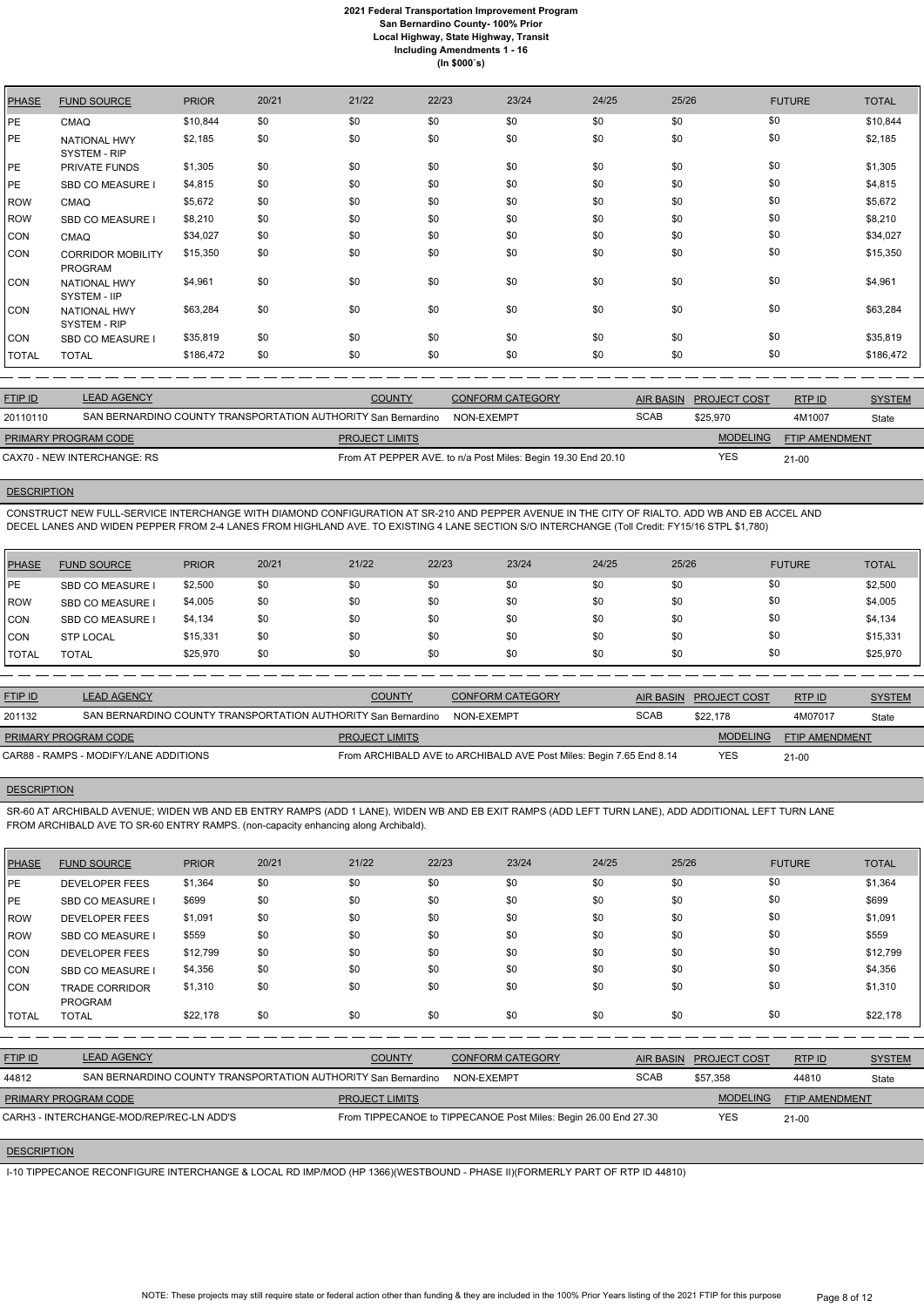# **2021 Federal Transportation Improvement Program**

**San Bernardino County- 100% Prior**

**Local Highway, State Highway, Transit Including Amendments 1 - 16**

|              | (ln \$000's)                            |              |       |       |       |       |       |       |               |              |  |  |
|--------------|-----------------------------------------|--------------|-------|-------|-------|-------|-------|-------|---------------|--------------|--|--|
| <b>PHASE</b> | <b>FUND SOURCE</b>                      | <b>PRIOR</b> | 20/21 | 21/22 | 22/23 | 23/24 | 24/25 | 25/26 | <b>FUTURE</b> | <b>TOTAL</b> |  |  |
| PE.          | DEMO - TEA 21                           | \$515        | \$0   | \$0   | \$0   | \$0   | \$0   | \$0   | \$0           | \$515        |  |  |
| PE.          | <b>SBD CO MEASURE I</b>                 | \$4,674      | \$0   | \$0   | \$0   | \$0   | \$0   | \$0   | \$0           | \$4,674      |  |  |
| ROW          | <b>CITY FUNDS</b>                       | \$6,855      | \$0   | \$0   | \$0   | \$0   | \$0   | \$0   | \$0           | \$6,855      |  |  |
| ROW          | DEMO - TEA 21                           | \$5,818      | \$0   | \$0   | \$0   | \$0   | \$0   | \$0   | \$0           | \$5,818      |  |  |
| ROW          | DEMO-SAFETEA-LU                         | \$5,517      | \$0   | \$0   | \$0   | \$0   | \$0   | \$0   | \$0           | \$5,517      |  |  |
| ROW          | <b>INTERSTATE MAINT.</b><br>HR4818      | \$2,108      | \$0   | \$0   | \$0   | \$0   | \$0   | \$0   | \$0           | \$2,108      |  |  |
| ROW          | <b>NATIONAL HWY</b><br>SYSTEM - IIP     | \$3,000      | \$0   | \$0   | \$0   | \$0   | \$0   | \$0   | \$0           | \$3,000      |  |  |
| ROW          | <b>SBD CO MEASURE I</b>                 | \$1,931      | \$0   | \$0   | \$0   | \$0   | \$0   | \$0   | \$0           | \$1,931      |  |  |
| ROW          | SECTION 115                             | \$2,999      | \$0   | \$0   | \$0   | \$0   | \$0   | \$0   | \$0           | \$2,999      |  |  |
| ROW          | SECTION 117                             | \$4,914      | \$0   | \$0   | \$0   | \$0   | \$0   | \$0   | \$0           | \$4,914      |  |  |
| ROW          | SECTION 330                             | \$1,490      | \$0   | \$0   | \$0   | \$0   | \$0   | \$0   | \$0           | \$1,490      |  |  |
| CON          | <b>CITY FUNDS</b>                       | \$622        | \$0   | \$0   | \$0   | \$0   | \$0   | \$0   | \$0           | \$622        |  |  |
| CON          | DEMO - TEA 21                           | \$457        | \$0   | \$0   | \$0   | \$0   | \$0   | \$0   | \$0           | \$457        |  |  |
| CON          | DEMO-SAFETEA-LU                         | \$6,001      | \$0   | \$0   | \$0   | \$0   | \$0   | \$0   | \$0           | \$6,001      |  |  |
| CON          | <b>SBD CO MEASURE I</b>                 | \$276        | \$0   | \$0   | \$0   | \$0   | \$0   | \$0   | \$0           | \$276        |  |  |
| CON          | SECTION 330                             | \$1,490      | \$0   | \$0   | \$0   | \$0   | \$0   | \$0   | \$0           | \$1,490      |  |  |
| CON          | <b>TRADE CORRIDOR</b><br><b>PROGRAM</b> | \$8,691      | \$0   | \$0   | \$0   | \$0   | \$0   | \$0   | \$0           | \$8,691      |  |  |
| TOTAL        | <b>TOTAL</b>                            | \$57,358     | \$0   | \$0   | \$0   | \$0   | \$0   | \$0   | \$0           | \$57,358     |  |  |

| <b>FTIP ID</b>       | <b>LEAD AGENCY</b>                                    | <b>COUNTY</b>         | <b>CONFORM CATEGORY</b>                                         |      | AIR BASIN PROJECT COST | RTP ID         | <b>SYSTEM</b> |
|----------------------|-------------------------------------------------------|-----------------------|-----------------------------------------------------------------|------|------------------------|----------------|---------------|
| 200451               | <b>VARIOUS AGENCIES</b>                               | San Bernardino        | NON-EXEMPT                                                      | MDAB | \$55.054               | 4M0802         | State         |
| PRIMARY PROGRAM CODE |                                                       | <b>PROJECT LIMITS</b> |                                                                 |      | <b>MODELING</b>        | FTIP AMENDMENT |               |
| RS.                  | CAX63 - HIGHWAY/ROAD IMP - LANE ADD'S (NO HOV LANES): |                       | From SR18 to CHAMBERLAINE WAY Post Miles: Begin 11.20 End 16.60 |      | YES                    | $21 - 10$      |               |

# **DESCRIPTION**

US-395 (HESPERIA, VICTORVILLE, & ADELANTO) FROM SR18 TO CHAMBERLAINE WAY -INTERIM WIDENING-WIDEN FROM 2-4 LANES AND ADD LEFT TURN CHANNELIZATION AT INTERSECTIONS(EA OF631)(Toll Credits: FY17/18 \$2,217 for STP, TC to match EARREPU)(PPNO 0260J)

| <b>PHASE</b> | <b>FUND SOURCE</b>                             | <b>PRIOR</b> | 20/21 | 21/22 | 22/23 | 23/24 | 24/25 | 25/26 | <b>FUTURE</b> | <b>TOTAL</b> |
|--------------|------------------------------------------------|--------------|-------|-------|-------|-------|-------|-------|---------------|--------------|
| <b>PE</b>    | SBD CO MEASURE I                               | \$329        | \$0   | \$0   | \$0   | \$0   | \$0   | \$0   | \$0           | \$329        |
| <b>PE</b>    | <b>STP LOCAL</b>                               | \$6,482      | \$0   | \$0   | \$0   | \$0   | \$0   | \$0   | \$0           | \$6,482      |
| <b>ROW</b>   | DEMO-SAFETEA-LU                                | \$360        | \$0   | \$0   | \$0   | \$0   | \$0   | \$0   | \$0           | \$360        |
| <b>ROW</b>   | STIP ADVANCE<br>CON-RIP                        | \$5,550      | \$0   | \$0   | \$0   | \$0   | \$0   | \$0   | \$0           | \$5,550      |
| <b>ROW</b>   | <b>STP LOCAL</b>                               | \$5,950      | \$0   | \$0   | \$0   | \$0   | \$0   | \$0   | \$0           | \$5,950      |
| <b>CON</b>   | 2016 EARMARK<br><b>REPURPOSING</b>             | \$2,558      | \$0   | \$0   | \$0   | \$0   | \$0   | \$0   | \$0           | \$2,558      |
| <b>CON</b>   | <b>SB1TRADE CORRIDOR</b><br><b>ENHANCEMENT</b> | \$24,292     | \$0   | \$0   | \$0   | \$0   | \$0   | \$0   | \$0           | \$24,292     |
| <b>CON</b>   | <b>SBD CO MEASURE</b>                          | \$200        | \$0   | \$0   | \$0   | \$0   | \$0   | \$0   | \$0           | \$200        |
| <b>CON</b>   | <b>STIP ADVANCE</b><br>CON-RIP                 | \$9,333      | \$0   | \$0   | \$0   | \$0   | \$0   | \$0   | \$0           | \$9,333      |
| TOTAL        | <b>TOTAL</b>                                   | \$55,054     | \$0   | \$0   | \$0   | \$0   | \$0   | \$0   | \$0           | \$55,054     |
|              |                                                |              |       |       |       |       |       |       |               |              |

| <b>FTIP ID</b>              | <b>LEAD AGENCY</b>                       | <b>COUNTY</b>         | <b>CONFORM CATEGORY</b>                                              |             | AIR BASIN PROJECT COST | RTP ID                | <b>SYSTEM</b> |
|-----------------------------|------------------------------------------|-----------------------|----------------------------------------------------------------------|-------------|------------------------|-----------------------|---------------|
| 200803                      | <b>VARIOUS AGENCIES</b>                  | San Bernardino        | NON-EXEMPT                                                           | <b>SCAB</b> | \$3,008                | 200803                | State         |
| <b>PRIMARY PROGRAM CODE</b> |                                          | <b>PROJECT LIMITS</b> |                                                                      |             | <b>MODELING</b>        | <b>FTIP AMENDMENT</b> |               |
|                             | CARH3 - INTERCHANGE-MOD/REP/REC-LN ADD'S | 6.60                  | From VINEYARD AVE. IC to VINEYARD AVE. IC Post Miles: Begin 5.60 End |             | YES                    | 21-00                 |               |

## **DESCRIPTION**

I-10 AT VINEYARD AVE INTERCHANGE, INTERCHANGE WIDENING FROM 4-6 LANES AND WIDEN ON AND OFF RAMPS TO TWO LANES AND OTHER IMPROVEMENTS, INTERSECTION IMPROVEMENTS, AND ENHANCE EXISTING LANDSCAPING.

| <b>PHASE</b> | <b>FUND SOURCE</b>      | <b>PRIOR</b> | 20/21 | 21/22 | 22/23 | 23/24 | 24/25 | 25/26 | <b>FUTURE</b> | <b>TOTAL</b> |
|--------------|-------------------------|--------------|-------|-------|-------|-------|-------|-------|---------------|--------------|
| <b>IPE</b>   | <b>DEVELOPER FEES</b>   | \$145        | \$0   | \$0   | \$0   | \$0   | \$0   | \$0   | \$0           | \$145        |
| <b>IPE</b>   | <b>SBD CO MEASURE I</b> | \$96         | \$0   | \$0   | \$0   | \$0   | \$0   | \$0   | \$0           | \$96         |
| <b>ROW</b>   | <b>DEVELOPER FEES</b>   | \$166        | \$0   | \$0   | \$0   | \$0   | \$0   | \$0   | \$0           | \$166        |
| <b>IROW</b>  | <b>SBD CO MEASURE I</b> | \$111        | \$0   | \$0   | \$0   | \$0   | \$0   | \$0   | \$0           | \$111        |
| CON          | <b>DEVELOPER FEES</b>   | \$1,493      | \$0   | \$0   | \$0   | \$0   | \$0   | \$0   | \$0           | \$1,493      |
| <b>CON</b>   | SBD CO MEASURE I        | \$997        | \$0   | \$0   | \$0   | \$0   | \$0   | \$0   | \$0           | \$997        |
| TOTAL        | <b>TOTAL</b>            | \$3,008      | \$0   | \$0   | \$0   | \$0   | \$0   | \$0   | \$0           | \$3,008      |

NOTE: These projects may still require state or federal action other than funding & they are included in the 100% Prior Years listing of the 2021 FTIP for this purpose Page 9 of 12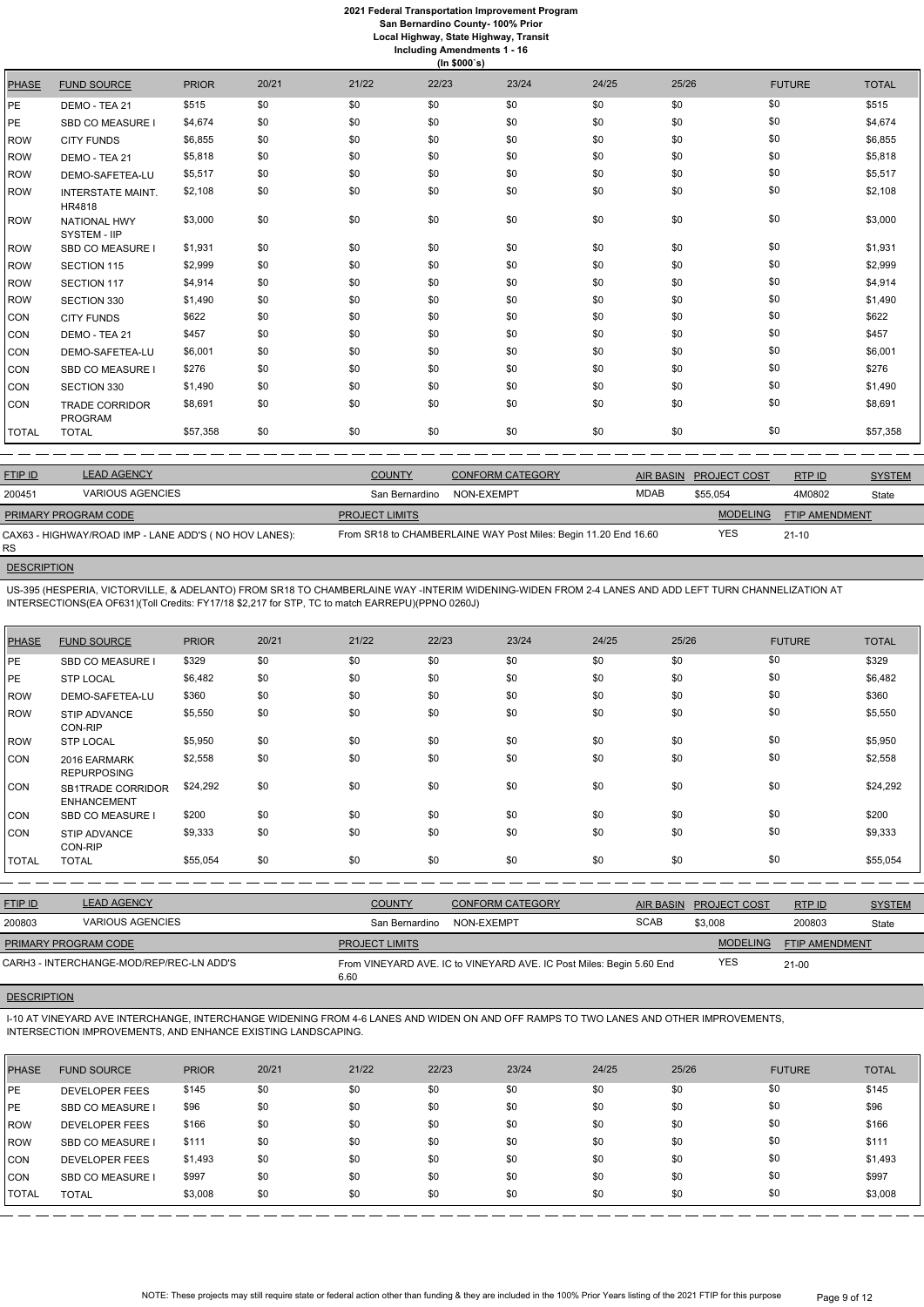**Local Highway, State Highway, Transit**

**Including Amendments 1 - 16**

**(In \$000`s)**

| <b>FTIP ID</b>       | <b>LEAD AGENCY</b>                                 | <b>COUNTY</b>         | <b>CONFORM CATEGORY</b>                                        | AIR BASIN   | <b>PROJECT COST</b> | RTPID          | <b>SYSTEM</b> |
|----------------------|----------------------------------------------------|-----------------------|----------------------------------------------------------------|-------------|---------------------|----------------|---------------|
| 20159906             | <b>VARIOUS AGENCIES</b>                            | San Bernardino        | NON-EXEMPT                                                     | <b>SCAB</b> | \$33,145            | 4M07002        | State         |
| PRIMARY PROGRAM CODE |                                                    | <b>PROJECT LIMITS</b> |                                                                |             | <b>MODELING</b>     | FTIP AMENDMENT |               |
|                      | CAY75 - OVERCROSS OR UNDERCROSS IMP(LN ADD'S) : GM | 1.18                  | From BETWEEN RAMPS to BETWEEN RAMPS Post Miles: Begin 0.18 End |             | <b>YES</b>          | $21 - 00$      |               |

## **DESCRIPTION**

I-10/MONTE VISTA AVE IMPROVEMENTS: UNDERCROSSING RECONSTRUCTION AND WIDENING 4-6 LNS AND RAMP IMPROVEMENTS.

| PHASE        | <b>FUND SOURCE</b>      | <b>PRIOR</b> | 20/21 | 21/22 | 22/23 | 23/24 | 24/25 | 25/26 | <b>FUTURE</b> | <b>TOTAL</b> |
|--------------|-------------------------|--------------|-------|-------|-------|-------|-------|-------|---------------|--------------|
| <b>IPE</b>   | <b>DEVELOPER FEES</b>   | \$639        | \$0   | \$0   | \$0   | \$0   | \$0   | \$0   | \$0           | \$639        |
| PE           | <b>SBD CO MEASURE I</b> | \$2,012      | \$0   | \$0   | \$0   | \$0   | \$0   | \$0   | \$0           | \$2,012      |
| ROW          | <b>DEVELOPER FEES</b>   | \$964        | \$0   | \$0   | \$0   | \$0   | \$0   | \$0   | \$0           | \$964        |
| ROW          | <b>SBD CO MEASURE I</b> | \$3,036      | \$0   | \$0   | \$0   | \$0   | \$0   | \$0   | \$0           | \$3,036      |
| CON          | <b>DEVELOPER FEES</b>   | \$6,491      | \$0   | \$0   | \$0   | \$0   | \$0   | \$0   | \$0           | \$6,491      |
| CON          | <b>SBD CO MEASURE I</b> | \$20,003     | \$0   | \$0   | \$0   | \$0   | \$0   | \$0   | \$0           | \$20,003     |
| <b>TOTAL</b> | <b>TOTAL</b>            | \$33,145     | \$0   | \$0   | \$0   | \$0   | \$0   | \$0   | \$0           | \$33,145     |

| <b>FTIP ID</b>                                 | <b>LEAD AGENCY</b>      | <b>COUNTY</b>         | <b>CONFORM CATEGORY</b>                                       |             | AIR BASIN PROJECT COST | RTP ID                | <b>SYSTEM</b> |
|------------------------------------------------|-------------------------|-----------------------|---------------------------------------------------------------|-------------|------------------------|-----------------------|---------------|
| 20171102                                       | <b>VARIOUS AGENCIES</b> | San Bernardino        | NON-EXEMPT                                                    | <b>SCAB</b> | \$22,336               | 2002160               | State         |
| <b>PRIMARY PROGRAM CODE</b>                    |                         | <b>PROJECT LIMITS</b> |                                                               |             | MODELING               | <b>FTIP AMENDMENT</b> |               |
| CAX76 - ADDING A LANE THROUGH A BOTTLENECK: RS |                         |                       | From Under I-10 to Under I-10 Post Miles: Begin 4.74 End 5.74 |             | <b>YES</b>             | $21-00$               |               |

# **DESCRIPTION**

I-10 at 4th Street Bridge Replacement: Widen 4th St from 2-4 lanes under the bridge. (child project of FTIP ID 2002160).

| <b>PHASE</b> | <b>FUND SOURCE</b> | <b>PRIOR</b> | 20/21 | 21/22 | 22/23 | 23/24 | 24/25 | 25/26 | <b>FUTURE</b> | <b>TOTAL</b> |
|--------------|--------------------|--------------|-------|-------|-------|-------|-------|-------|---------------|--------------|
| <b>IPE</b>   | <b>CITY FUNDS</b>  | \$764        | \$0   | \$0   | \$0   | \$0   | \$0   | \$0   | \$0           | \$764        |
| <b>IPE</b>   | SBD CO MEASURE I   | \$958        | \$0   | \$0   | \$0   | \$0   | \$0   | \$0   | \$0           | \$958        |
| ROW          | <b>CITY FUNDS</b>  | \$928        | \$0   | \$0   | \$0   | \$0   | \$0   | \$0   | \$0           | \$928        |
| ROW          | SBD CO MEASURE I   | \$1,162      | \$0   | \$0   | \$0   | \$0   | \$0   | \$0   | \$0           | \$1,162      |
| CON          | <b>CITY FUNDS</b>  | \$8,653      | \$0   | \$0   | \$0   | \$0   | \$0   | \$0   | \$0           | \$8,653      |
| <b>CON</b>   | SBD CO MEASURE I   | \$9,871      | \$0   | \$0   | \$0   | \$0   | \$0   | \$0   | \$0           | \$9,871      |
| <b>TOTAL</b> | <b>TOTAL</b>       | \$22,336     | \$0   | \$0   | \$0   | \$0   | \$0   | \$0   | \$0           | \$22,336     |

| <b>FTIP ID</b>              | <b>LEAD AGENCY</b>                       | <b>COUNTY</b>         | CONFORM CATEGORY                                              |             | AIR BASIN PROJECT COST | RTP ID                | <b>SYSTEM</b> |
|-----------------------------|------------------------------------------|-----------------------|---------------------------------------------------------------|-------------|------------------------|-----------------------|---------------|
| 20171104                    | VARIOUS AGENCIES                         | San Bernardino        | NON-EXEMPT                                                    | <b>SCAB</b> | \$8,974                | 4160003               | State         |
| <b>PRIMARY PROGRAM CODE</b> |                                          | <b>PROJECT LIMITS</b> |                                                               |             | MODELING               | <b>FTIP AMENDMENT</b> |               |
|                             | CARH3 - INTERCHANGE-MOD/REP/REC-LN ADD'S |                       | From WB On-ramp to WB On-ramp Post Miles: Begin 2.97 End 3.97 |             | <b>YES</b>             | $21-00$               |               |

## **DESCRIPTION**

I-10 Euclid Interchange Improvement Project.

| <b>PHASE</b> | <b>FUND SOURCE</b>      | <b>PRIOR</b> | 20/21 | 21/22                 | 22/23                | 23/24                   | 24/25 | 25/26            |                     | <b>FUTURE</b>  | <b>TOTAL</b>  |
|--------------|-------------------------|--------------|-------|-----------------------|----------------------|-------------------------|-------|------------------|---------------------|----------------|---------------|
| PE           | <b>CITY FUNDS</b>       | \$121        | \$0   | \$0                   | \$0                  | \$0                     | \$0   | \$0              | \$0                 |                | \$121         |
| PE           | <b>SBD CO MEASURE I</b> | \$575        | \$0   | \$0                   | \$0                  | \$0                     | \$0   | \$0              | \$0                 |                | \$575         |
| ROW          | <b>CITY FUNDS</b>       | \$173        | \$0   | \$0                   | \$0                  | \$0                     | \$0   | \$0              | \$0                 |                | \$173         |
| <b>ROW</b>   | <b>SBD CO MEASURE I</b> | \$820        | \$0   | \$0                   | \$0                  | \$0                     | \$0   | \$0              | \$0                 |                | \$820         |
| <b>CON</b>   | <b>CITY FUNDS</b>       | \$1,267      | \$0   | \$0                   | \$0                  | \$0                     | \$0   | \$0              | \$0                 |                | \$1,267       |
| <b>CON</b>   | <b>SBD CO MEASURE I</b> | \$6,018      | \$0   | \$0                   | \$0                  | \$0                     | \$0   | \$0              | \$0                 |                | \$6,018       |
| <b>TOTAL</b> | <b>TOTAL</b>            | \$8,974      | \$0   | \$0                   | \$0                  | \$0                     | \$0   | \$0              | \$0                 |                | \$8,974       |
|              |                         |              |       |                       |                      |                         |       |                  |                     |                |               |
| FTIP ID      | <b>LEAD AGENCY</b>      |              |       | <b>COUNTY</b>         |                      | <b>CONFORM CATEGORY</b> |       | <b>AIR BASIN</b> | <b>PROJECT COST</b> | RTP ID         | <b>SYSTEM</b> |
| 20150307     | <b>OMNITRANS</b>        |              |       | San Bernardino        | <b>TCM Committed</b> |                         |       | <b>SCAB</b>      | \$4,000             | 4TL104         | Transit       |
|              | PRIMARY PROGRAM CODE    |              |       | <b>PROJECT LIMITS</b> |                      |                         |       |                  | <b>MODELING</b>     | FTIP AMENDMENT |               |
|              | TDM20 - RIDESHARING     |              |       |                       |                      |                         |       |                  | <b>NO</b>           | $21 - 01$      |               |
|              |                         |              |       |                       |                      |                         |       |                  |                     |                |               |

## **DESCRIPTION**

COUNTY-WIDE VANPOOL PROJECT (Ongoing)(TDC: FY16/17 CMAQ CON \$460k)

| PHASE         | <b>FUND SOURCE</b>                       | <b>PRIOR</b> | 20/21 | 21/22 | 22/23 | 23/24 | 24/25 | 25/26 | <b>FUTURE</b> | <b>TOTAL</b> |
|---------------|------------------------------------------|--------------|-------|-------|-------|-------|-------|-------|---------------|--------------|
| CON           | FTA 5307 (FHWA<br><b>TRANSFER FUNDS)</b> | \$4,000      | \$0   | \$0   |       | \$0   |       |       |               | \$4,000      |
| <b>'TOTAL</b> | <b>TOTAL</b>                             | \$4,000      | \$0   | \$0   | 50    | \$0   | \$0   |       | \$0           | \$4,000      |

NOTE: These projects may still require state or federal action other than funding & they are included in the 100% Prior Years listing of the 2021 FTIP for this purpose Page 10 of 12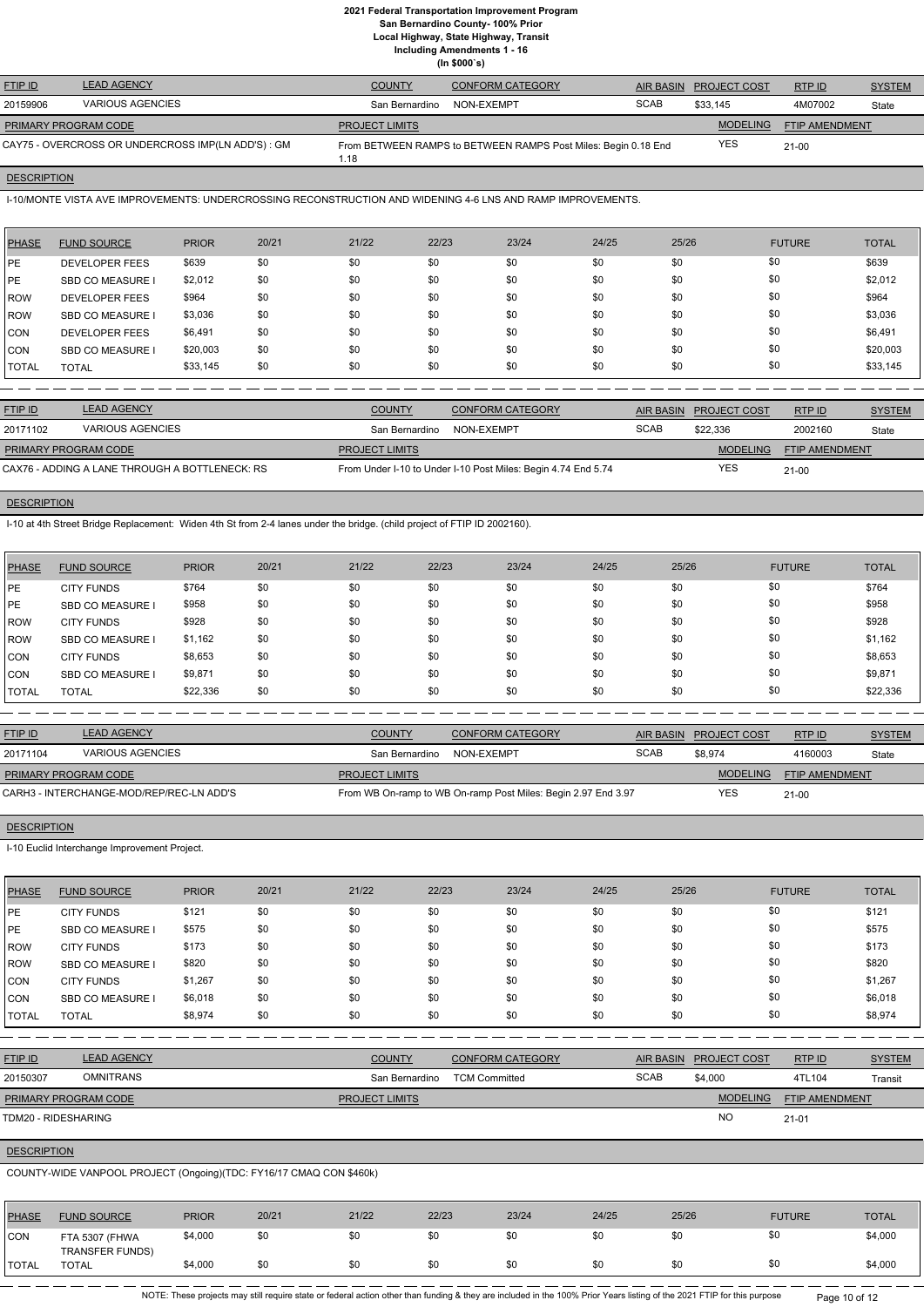**Local Highway, State Highway, Transit**

**Including Amendments 1 - 16**

|  | (ln \$000's) |
|--|--------------|
|--|--------------|

| <b>FTIP ID</b>       | <b>LEAD AGENCY</b>                            | <b>COUNTY</b>         | <b>CONFORM CATEGORY</b> | AIR BASIN   | <b>PROJECT COST</b> | RTP ID                | <b>SYSTEM</b> |
|----------------------|-----------------------------------------------|-----------------------|-------------------------|-------------|---------------------|-----------------------|---------------|
| 20190005             | <b>RIALTO</b>                                 | San Bernardino        | NON-EXEMPT              | <b>SCAB</b> | \$3,453             | 200450                | Transit       |
| PRIMARY PROGRAM CODE |                                               | <b>PROJECT LIMITS</b> |                         |             | <b>MODELING</b>     | <b>FTIP AMENDMENT</b> |               |
|                      | TDR64 - PARK & RIDE LOT MODIFICATIONS/UPGRADE |                       |                         |             | <b>YES</b>          | 21-00                 |               |

#### **DESCRIPTION**

Rialto Metrolink Station (Phase 2): Increase parking spaces from 297 to 397 (additional 100 spaces) and other station improvements.

| PHASE        | <b>FUND SOURCE</b>                               | <b>PRIOR</b> | 20/21 | 21/22 | 22/23 | 23/24 | 24/25 | 25/26 | <b>FUTURE</b> | <b>TOTAL</b> |
|--------------|--------------------------------------------------|--------------|-------|-------|-------|-------|-------|-------|---------------|--------------|
| PE           | <b>FTA 5307 UZA</b><br><b>FORMULAR</b>           | \$100        | \$0   | \$0   | \$0   | \$0   | \$0   | \$0   | \$0           | \$100        |
| ROW          | <b>LOCAL TRANS FUNDS</b>                         | \$500        | \$0   | \$0   | \$0   | \$0   | \$0   | \$0   | \$0           | \$500        |
| <b>IROW</b>  | <b>PUBLIC TRANS</b><br><b>MODERINAZATION IMP</b> | \$1,000      | \$0   | \$0   | \$0   | \$0   | \$0   | \$0   | \$0           | \$1,000      |
| ICON         | <b>FTA 5307 UZA</b><br><b>FORMULAR</b>           | \$1,219      | \$0   | \$0   | \$0   | \$0   | \$0   | \$0   | \$0           | \$1,219      |
| CON          | FTA 5309(a) GUIDEWY                              | \$273        | \$0   | \$0   | \$0   | \$0   | \$0   | \$0   | \$0           | \$273        |
| <b>CON</b>   | <b>LOCAL TRANS FUNDS</b>                         | \$255        | \$0   | \$0   | \$0   | \$0   | \$0   | \$0   | \$0           | \$255        |
| ICON         | <b>PUBLIC TRANS</b><br><b>MODERINAZATION IMP</b> | \$106        | \$0   | \$0   | \$0   | \$0   | \$0   | \$0   | \$0           | \$106        |
| <b>TOTAL</b> | <b>TOTAL</b>                                     | \$3,453      | \$0   | \$0   | \$0   | \$0   | \$0   | \$0   | \$0           | \$3,453      |

| <b>FTIP ID</b>              | <b>LEAD AGENCY</b>                                            | <b>COUNTY</b>         | <b>CONFORM CATEGORY</b> |             | AIR BASIN PROJECT COST | RTPID                 | <b>SYSTEM</b> |
|-----------------------------|---------------------------------------------------------------|-----------------------|-------------------------|-------------|------------------------|-----------------------|---------------|
| 20061009                    | SAN BERNARDINO COUNTY TRANSPORTATION AUTHORITY San Bernardino |                       | EXEMPT - 93.126         | <b>SCAB</b> | \$4.573                | 4OM0701               | Transit       |
| <b>PRIMARY PROGRAM CODE</b> |                                                               | <b>PROJECT LIMITS</b> |                         |             | <b>MODELING</b>        | <b>FTIP AMENDMENT</b> |               |
|                             | NCR30 - SAFETY IMPROVEMENTS                                   |                       |                         |             | <b>NC</b>              | $21-00$               |               |

# **DESCRIPTION**

Replace existing ticket vending machines and related support equipment with a modernized fare collection system il improve the fare collection system performance, reliability and customer interface. (Transportation Development Credits (TDC) to match: 16/17 \$1,006). (Ongoing project)

METROLINK-SEALED CORRIDOR-SAN GABRIEL SUB-THIS PROJECTS CONSISTS OF A COMPREHENSIVE CORRIDOR SAFETY ENHANCEMENT PROGRAM ALONG SANBAG OWNED ROW (Toll credits to match: FY14/15: \$250)

| <b>PHASE</b> | <b>FUND SOURCE</b>                           | <b>PRIOR</b> | 20/21 | 21/22 | 22/23 | 23/24 | 24/25 | 25/26 | <b>FUTURE</b> | <b>TOTAL</b> |
|--------------|----------------------------------------------|--------------|-------|-------|-------|-------|-------|-------|---------------|--------------|
| CON          | 5337LA-LOS ANGELES<br>-LONG                  | \$573        | \$0   | \$0   | \$0   | \$0   | \$0   | \$0   | \$0           | \$573        |
| ICON.        | 5337RS-Riverside/San<br>Bernardino Urbanized | \$2,000      | \$0   | \$0   | \$0   | \$0   | \$0   | \$0   | \$0           | \$2,000      |
| CON          | FTA 5309(a) GUIDEWY                          | \$400        | \$0   | \$0   | \$0   | \$0   | \$0   | \$0   | \$0           | \$400        |
| <b>CON</b>   | <b>LOCAL TRANS FUNDS</b>                     | \$1,468      | \$0   | \$0   | \$0   | \$0   | \$0   | \$0   | \$0           | \$1,468      |
| ICON         | <b>STATE TRANSIT</b><br><b>ASSIST</b>        | \$132        | \$0   | \$0   | \$0   | \$0   | \$0   | \$0   | \$0           | \$132        |
| I TOTAL      | <b>TOTAL</b>                                 | \$4,573      | \$0   | \$0   | \$0   | \$0   | \$0   | \$0   | \$0           | \$4,573      |

| <b>FTIP ID</b>       | <b>LEAD AGENCY</b>                                            | <b>COUNTY</b>         | <b>CONFORM CATEGORY</b> | AIR BASIN   | <b>PROJECT COST</b> | RTPID          | <b>SYSTEM</b> |
|----------------------|---------------------------------------------------------------|-----------------------|-------------------------|-------------|---------------------|----------------|---------------|
| 20152201             | SAN BERNARDINO COUNTY TRANSPORTATION AUTHORITY San Bernardino |                       | EXEMPT - 93.126         | <b>SCAB</b> | \$4.024             | 4TR0101        | Transit       |
| PRIMARY PROGRAM CODE |                                                               | <b>PROJECT LIMITS</b> |                         |             | <b>MODELING</b>     | FTIP AMENDMENT |               |
|                      | TRN08 - FARE EQUIPMENT/TICKET VENDING MACHINES                |                       |                         |             | <b>NC</b>           | $21 - 00$      |               |

#### **DESCRIPTION**

| PHASE                                                  | <b>FUND SOURCE</b>                           | <b>PRIOR</b> | 20/21 | 21/22                 | 22/23           | 23/24                   | 24/25       | 25/26            |                     | <b>FUTURE</b>         | <b>TOTAL</b>  |
|--------------------------------------------------------|----------------------------------------------|--------------|-------|-----------------------|-----------------|-------------------------|-------------|------------------|---------------------|-----------------------|---------------|
| <b>CON</b>                                             | 5337LA-LOS ANGELES<br>-LONG                  | \$1,000      | \$0   | \$0                   | \$0             | \$0                     | \$0         | \$0              |                     | \$0                   | \$1,000       |
| CON                                                    | 5337RS-Riverside/San<br>Bernardino Urbanized | \$3,024      | \$0   | \$0                   | \$0             | \$0                     | \$0         | \$0              |                     | \$0                   | \$3,024       |
| <b>TOTAL</b>                                           | <b>TOTAL</b>                                 | \$4,024      | \$0   | \$0                   | \$0             | \$0                     | \$0         | \$0              |                     | \$0                   | \$4,024       |
|                                                        |                                              |              |       |                       |                 |                         |             |                  |                     |                       |               |
| <b>FTIP ID</b>                                         | <b>LEAD AGENCY</b>                           |              |       | <b>COUNTY</b>         |                 | <b>CONFORM CATEGORY</b> |             | <b>AIR BASIN</b> | <b>PROJECT COST</b> | RTP ID                | <b>SYSTEM</b> |
| 20150602                                               | <b>VARIOUS AGENCIES</b>                      |              |       | San Bernardino        | EXEMPT - 93.126 |                         | <b>SCAB</b> |                  | \$4,895             | 4TL104                | Transit       |
| PRIMARY PROGRAM CODE                                   |                                              |              |       | <b>PROJECT LIMITS</b> |                 |                         |             |                  | <b>MODELING</b>     | <b>FTIP AMENDMENT</b> |               |
| PAO00 - PARATRANSIT OPERATIONS/OPERATING<br>ASSISTANCE |                                              |              |       |                       |                 |                         |             |                  | <b>NO</b>           | $21 - 00$             |               |
| <b>DESCRIPTION</b>                                     |                                              |              |       |                       |                 |                         |             |                  |                     |                       |               |

GROUPED PROJECTS FOR TRANSIT 5310 GRANT PROGRAM (SCAB & MDAB): PROJECTS ARE CONSISTENT WITH 40 CFR PART 93.126 EXEMPT TABLES 2 AND TABLE 3 CATEGORIES (Toll Credits: 5310 FY14/15 CON \$422, FY16/17 CON \$727)